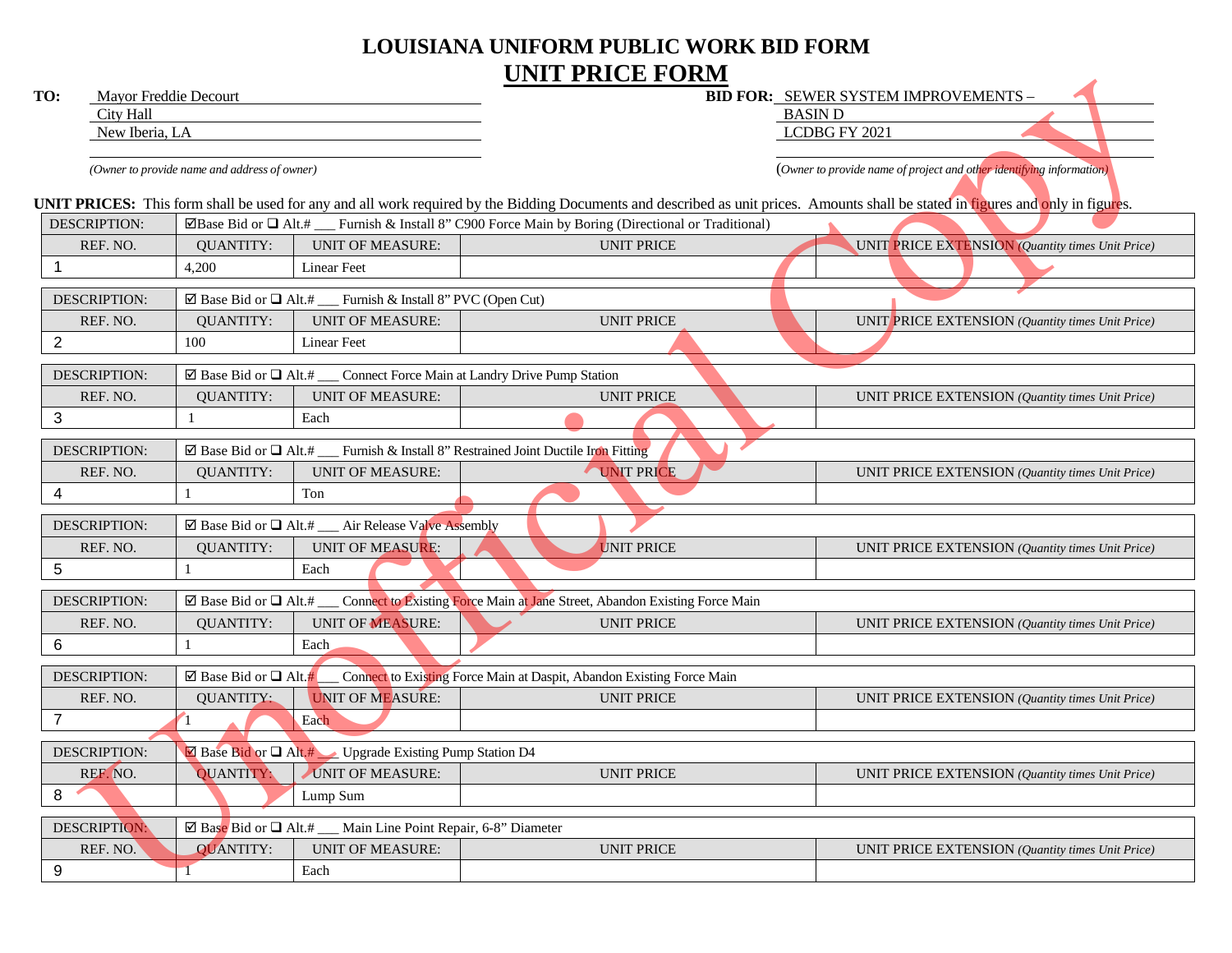| <b>DESCRIPTION:</b> |                            | $\boxtimes$ Base Bid or $\Box$ Alt.# __ Main Line Point Repair, 10-12" Diameter  |                                                                                                                     |                                                  |
|---------------------|----------------------------|----------------------------------------------------------------------------------|---------------------------------------------------------------------------------------------------------------------|--------------------------------------------------|
| REF. NO.            | <b>QUANTITY:</b>           | <b>UNIT OF MEASURE:</b>                                                          | <b>UNIT PRICE</b>                                                                                                   | UNIT PRICE EXTENSION (Quantity times Unit Price) |
| 10                  |                            | Each                                                                             |                                                                                                                     |                                                  |
|                     |                            |                                                                                  |                                                                                                                     |                                                  |
| <b>DESCRIPTION:</b> |                            | $\boxtimes$ Base Bid or $\Box$ Alt.# ___ Main Line Point Repair, 15-18" Diameter |                                                                                                                     |                                                  |
| REF. NO.            | <b>QUANTITY:</b>           | <b>UNIT OF MEASURE:</b>                                                          | <b>UNIT PRICE</b>                                                                                                   | UNIT PRICE EXTENSION (Quantity times Unit Price) |
| 11                  |                            | Each                                                                             |                                                                                                                     |                                                  |
| <b>DESCRIPTION:</b> |                            | $\boxtimes$ Base Bid or $\Box$ Alt.# __ Service Line Point Repair, 4-6" Diameter |                                                                                                                     |                                                  |
| REF. NO.            | <b>QUANTITY:</b>           | <b>UNIT OF MEASURE:</b>                                                          | <b>UNIT PRICE</b>                                                                                                   | UNIT PRICE EXTENSION (Quantity times Unit Price) |
| 12                  | 5                          | Each                                                                             |                                                                                                                     |                                                  |
|                     |                            |                                                                                  |                                                                                                                     |                                                  |
| <b>DESCRIPTION:</b> |                            |                                                                                  | ⊠ Base Bid or □ Alt.# __ Excavation & Backfill for Main Line Point Repair, 0-5' Depth                               |                                                  |
| REF. NO.            | <b>QUANTITY:</b>           | <b>UNIT OF MEASURE:</b>                                                          | <b>UNIT PRICE</b>                                                                                                   | UNIT PRICE EXTENSION (Quantity times Unit Price) |
| 13                  |                            | Each                                                                             |                                                                                                                     |                                                  |
| <b>DESCRIPTION:</b> |                            |                                                                                  | $\boxtimes$ Base Bid or $\Box$ Alt.# __ Excavation & Backfill for Main Line Point Repair, 5-8' Depth                |                                                  |
| REF. NO.            | <b>QUANTITY:</b>           | <b>UNIT OF MEASURE:</b>                                                          | <b>UNIT PRICE</b>                                                                                                   | UNIT PRICE EXTENSION (Quantity times Unit Price) |
| 14                  |                            | Each                                                                             |                                                                                                                     |                                                  |
| <b>DESCRIPTION:</b> |                            |                                                                                  | ⊠ Base Bid or $\Box$ Alt.# ___ Excavation & Backfill for Main Line Point Repair, 8-10' Depth                        |                                                  |
| REF. NO.            | <b>QUANTITY:</b>           | <b>UNIT OF MEASURE:</b>                                                          | <b>UNIT PRICE</b>                                                                                                   | UNIT PRICE EXTENSION (Quantity times Unit Price) |
| 15                  |                            | Each                                                                             |                                                                                                                     |                                                  |
|                     |                            |                                                                                  |                                                                                                                     |                                                  |
| <b>DESCRIPTION:</b> |                            |                                                                                  | ⊠ Base Bid or $\Box$ Alt.# ___ Excavation & Backfill for Main Line Point Repair, 10-12' Depth                       |                                                  |
| REF. NO.            | <b>QUANTITY:</b>           | <b>UNIT OF MEASURE:</b>                                                          | <b>UNIT PRICE</b>                                                                                                   | UNIT PRICE EXTENSION (Quantity times Unit Price) |
| 16                  |                            | Each                                                                             |                                                                                                                     |                                                  |
| DESCRIPTION:        |                            |                                                                                  | ⊠ Base Bid or Q Alt.# __ Excavation & Backfill for Service Line Point Repair, 0-5' Depth                            |                                                  |
| REF. NO.            | <b>QUANTITY:</b>           | <b>UNIT OF MEASURE:</b>                                                          | <b>UNIT PRICE</b>                                                                                                   | UNIT PRICE EXTENSION (Quantity times Unit Price) |
| 17                  | 5                          | Each                                                                             |                                                                                                                     |                                                  |
| <b>DESCRIPTION:</b> |                            |                                                                                  | $\boxtimes$ Base Bid or $\Box$ Alt.# Excavation & Backfill for Service Line Point Repair, 5-8' Depth                |                                                  |
| REF. NO.            | <b>QUANTITY:</b>           | UNIT OF MEASURE:                                                                 | <b>UNIT PRICE</b>                                                                                                   | UNIT PRICE EXTENSION (Quantity times Unit Price) |
| 18                  |                            | Each                                                                             |                                                                                                                     |                                                  |
|                     |                            |                                                                                  |                                                                                                                     |                                                  |
| DESCRIPTION:        |                            |                                                                                  | $\boxtimes$ Base Bid or $\Box$ Alt.# ___ Additional Excavation & Backfill for Main Line & Service Line Point Repair |                                                  |
| REF. NO.            | <b>QUANTITY:</b>           | <b>UNIT OF MEASURE:</b>                                                          | <b>UNIT PRICE</b>                                                                                                   | UNIT PRICE EXTENSION (Quantity times Unit Price) |
| 19                  |                            | Each                                                                             |                                                                                                                     |                                                  |
|                     |                            |                                                                                  |                                                                                                                     |                                                  |
| DESCRIPTION:        | ⊠ Base Bid or $\Box$ Alt.# |                                                                                  | Remove & Replace Main Line Segment, 6-8" Diameter, 0-5' Depth                                                       |                                                  |
| REF. NO.            | <b>QUANTITY:</b>           | <b>UNIT OF MEASURE:</b>                                                          | <b>UNIT PRICE</b>                                                                                                   | UNIT PRICE EXTENSION (Quantity times Unit Price) |
| 20                  | 200                        | <b>Linear Feet</b>                                                               |                                                                                                                     |                                                  |
|                     |                            |                                                                                  |                                                                                                                     |                                                  |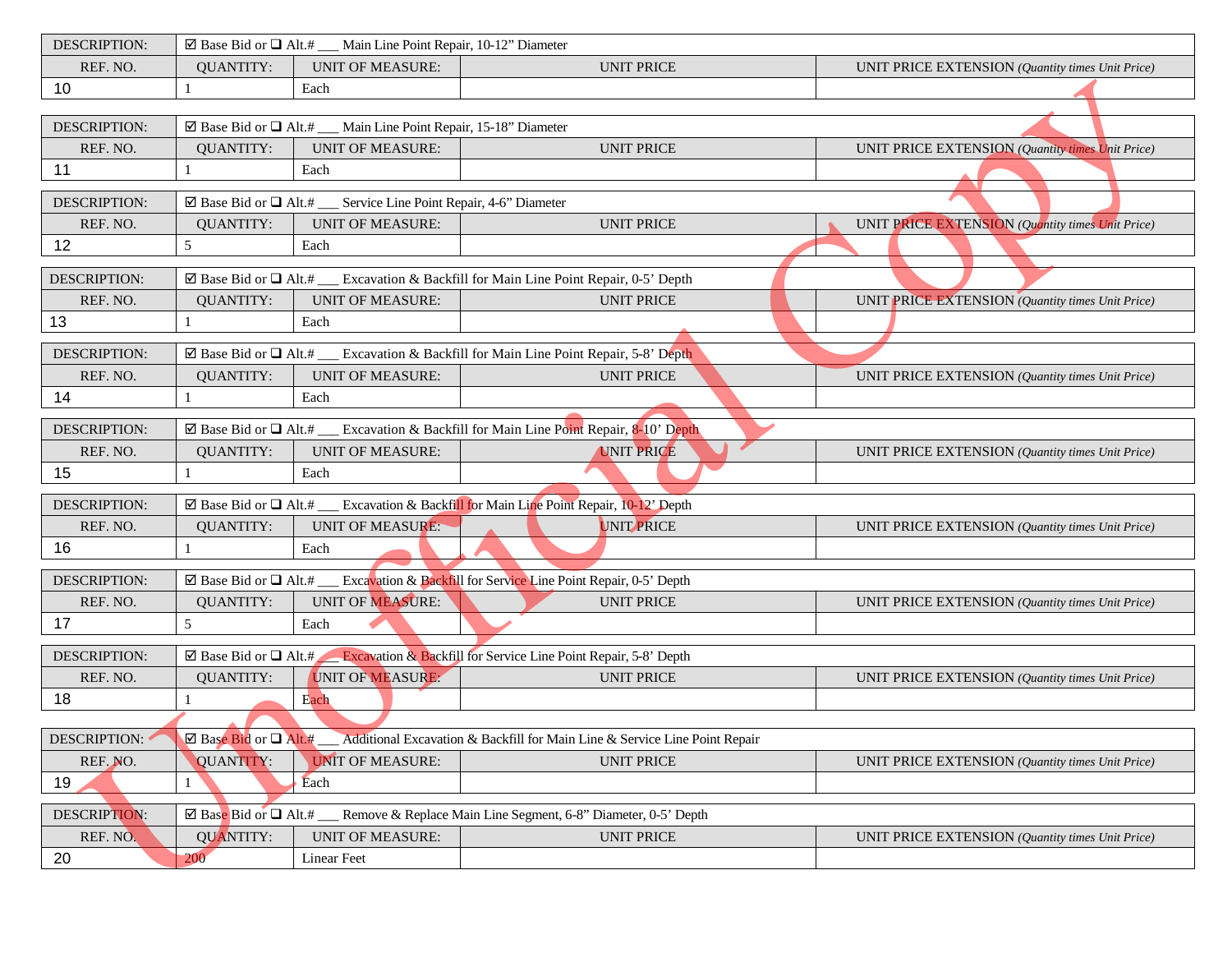| DESCRIPTION:        | $\Box$ Base Bid or $\Box$ Alt.# ____ Remove & Replace Main Line Segment, 6-8" Diameter, 5-8' Depth |                                                                                  |                                                                                                              |                                                  |
|---------------------|----------------------------------------------------------------------------------------------------|----------------------------------------------------------------------------------|--------------------------------------------------------------------------------------------------------------|--------------------------------------------------|
| REF. NO.            | <b>OUANTITY:</b>                                                                                   | <b>UNIT OF MEASURE:</b>                                                          | <b>UNIT PRICE</b>                                                                                            | UNIT PRICE EXTENSION (Quantity times Unit Price) |
| 21                  | 100                                                                                                | <b>Linear Feet</b>                                                               |                                                                                                              |                                                  |
| DESCRIPTION:        |                                                                                                    |                                                                                  | $\boxtimes$ Base Bid or $\Box$ Alt.# ____ Remove & Replace Main Line Segment, 6-8" Diameter, 8-10' Depth     |                                                  |
| REF. NO.            | <b>QUANTITY:</b>                                                                                   | <b>UNIT OF MEASURE:</b>                                                          | <b>UNIT PRICE</b>                                                                                            | UNIT PRICE EXTENSION (Quantity times Unit Price) |
| 22                  | 50                                                                                                 | Linear Feet                                                                      |                                                                                                              |                                                  |
| DESCRIPTION:        |                                                                                                    |                                                                                  | $\boxtimes$ Base Bid or $\Box$ Alt.# _____ Remove & Replace Main Line Segment, 6-8" Diameter, 10-12' Depth   |                                                  |
| REF. NO.            | <b>QUANTITY:</b>                                                                                   | <b>UNIT OF MEASURE:</b>                                                          | <b>UNIT PRICE</b>                                                                                            | UNIT PRICE EXTENSION (Quantity times Unit Price) |
| 23                  | 50                                                                                                 | <b>Linear Feet</b>                                                               |                                                                                                              |                                                  |
| <b>DESCRIPTION:</b> |                                                                                                    |                                                                                  | $\boxtimes$ Base Bid or $\Box$ Alt.# _____ Remove & Replace Main Line Segment, 10-12" Diameter, 10-12" Depth |                                                  |
| REF. NO.            | <b>QUANTITY:</b>                                                                                   | <b>UNIT OF MEASURE:</b>                                                          | <b>UNIT PRICE</b>                                                                                            | UNIT PRICE EXTENSION (Quantity times Unit Price) |
| 24                  | 50                                                                                                 | Linear Feet                                                                      |                                                                                                              |                                                  |
| <b>DESCRIPTION:</b> |                                                                                                    |                                                                                  | ⊠ Base Bid or □ Alt.# __ Remove & Replace Main Line Segment, 12-16" Diameter, 10-12 Depth                    |                                                  |
| REF. NO.            | <b>QUANTITY:</b>                                                                                   | <b>UNIT OF MEASURE:</b>                                                          | <b>UNIT PRICE</b>                                                                                            | UNIT PRICE EXTENSION (Quantity times Unit Price) |
| 25                  | 50                                                                                                 | Linear Feet                                                                      |                                                                                                              |                                                  |
| <b>DESCRIPTION:</b> |                                                                                                    |                                                                                  | ⊠ Base Bid or $\Box$ Alt.# ___ Remove & Replace Main Line Segment, 12-16" Diameter, 12-15' Depth             |                                                  |
| REF. NO.            | <b>QUANTITY:</b>                                                                                   | <b>UNIT OF MEASURE:</b>                                                          | <b>UNIT PRICE</b>                                                                                            | UNIT PRICE EXTENSION (Quantity times Unit Price) |
| 26                  | 50                                                                                                 | <b>Linear Feet</b>                                                               |                                                                                                              |                                                  |
| <b>DESCRIPTION:</b> |                                                                                                    | ⊠ Base Bid or $\Box$ Alt.# ___ Replace Service Line, 0-5' Depth                  |                                                                                                              |                                                  |
| REF. NO.            | <b>QUANTITY:</b>                                                                                   | <b>UNIT OF MEASURE:</b>                                                          | UNIT PRICE                                                                                                   | UNIT PRICE EXTENSION (Quantity times Unit Price) |
| 27                  | 10                                                                                                 | <b>Linear Feet</b>                                                               |                                                                                                              |                                                  |
| <b>DESCRIPTION:</b> |                                                                                                    | ⊠ Base Bid or Q Alt.# __ Replace Service Line, 5-8' Depth                        |                                                                                                              |                                                  |
| REF. NO.            | <b>QUANTITY:</b>                                                                                   | <b>UNIT OF MEASURE:</b>                                                          | <b>UNIT PRICE</b>                                                                                            | UNIT PRICE EXTENSION (Quantity times Unit Price) |
| 28                  | 10                                                                                                 | Linear Feet                                                                      |                                                                                                              |                                                  |
| DESCRIPTION:        |                                                                                                    | ⊠ Base Bid or Q Alt.# Plug Service Lines                                         |                                                                                                              |                                                  |
| REF. NO.            | <b>QUANTITY:</b>                                                                                   | UNIT OF MEASURE:                                                                 | <b>UNIT PRICE</b>                                                                                            | UNIT PRICE EXTENSION (Quantity times Unit Price) |
| 29                  | 5                                                                                                  | Each                                                                             |                                                                                                              |                                                  |
| DESCRIPTION:        |                                                                                                    | $\boxtimes$ Base Bid or $\Box$ Alt.# PVC Wye & Tee Installations, 4-10" Diameter |                                                                                                              |                                                  |
| REF. NO.            | <b>QUANTITY:</b>                                                                                   | <b>UNIT OF MEASURE:</b>                                                          | <b>UNIT PRICE</b>                                                                                            | UNIT PRICE EXTENSION (Quantity times Unit Price) |
| 30                  | 2                                                                                                  | Each                                                                             |                                                                                                              |                                                  |
|                     |                                                                                                    |                                                                                  |                                                                                                              |                                                  |
| DESCRIPTION:        | $\boxtimes$ Base Bid or $\Box$ Alt.#                                                               |                                                                                  | PVC Wye & Tee Installations, 12-18" Diameter                                                                 |                                                  |
| REF. NO.            | <b>QUANTITY:</b>                                                                                   | <b>UNIT OF MEASURE:</b>                                                          | <b>UNIT PRICE</b>                                                                                            | UNIT PRICE EXTENSION (Quantity times Unit Price) |
| 31                  |                                                                                                    | Each                                                                             |                                                                                                              |                                                  |
|                     |                                                                                                    |                                                                                  |                                                                                                              |                                                  |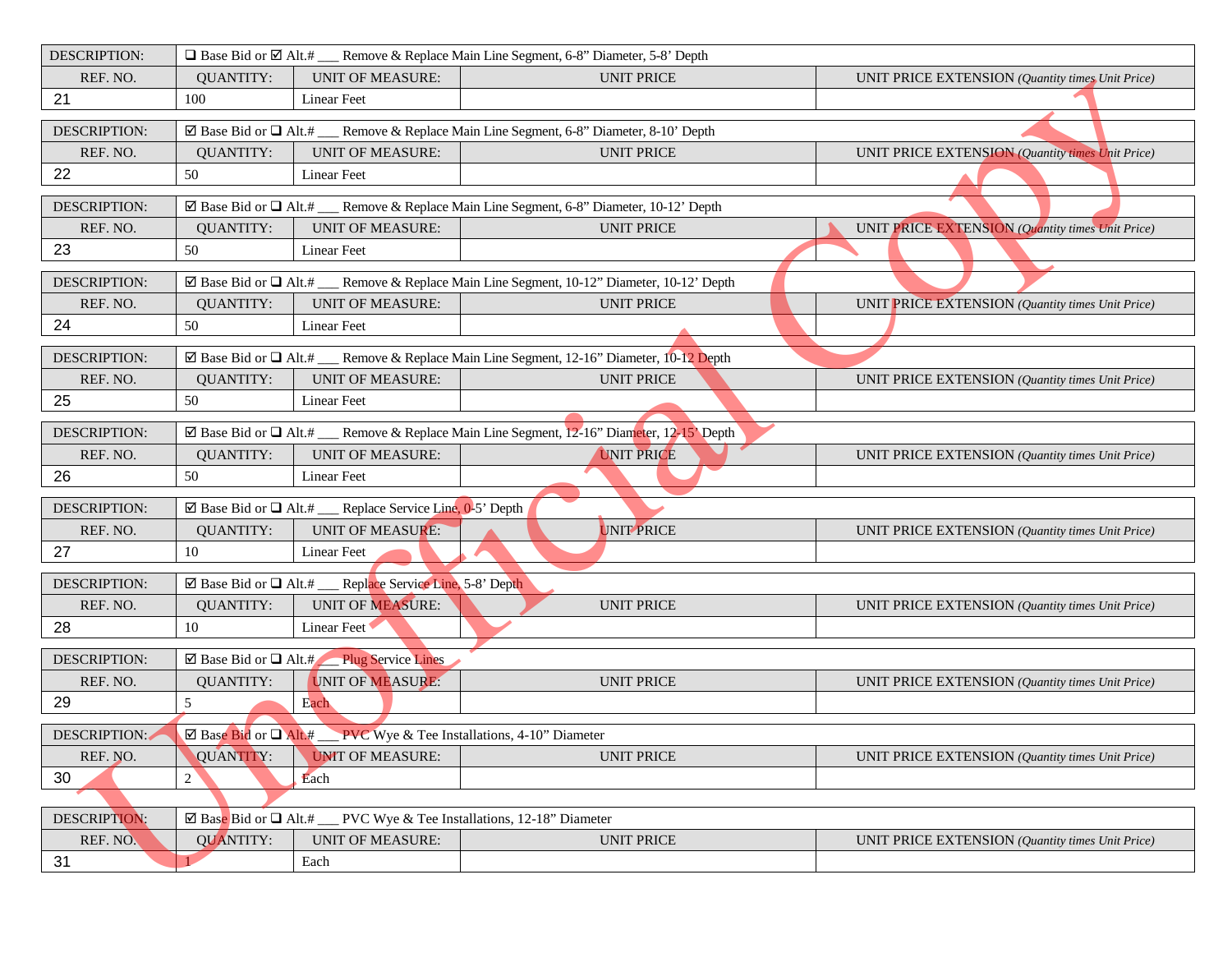| DESCRIPTION:                    |                                                          | $\boxtimes$ Base Bid or $\Box$ Alt.# ___ DIP Wye & Tee Installations, 4-10" Diameter |                                                                                         |                                                  |
|---------------------------------|----------------------------------------------------------|--------------------------------------------------------------------------------------|-----------------------------------------------------------------------------------------|--------------------------------------------------|
| REF. NO.                        | <b>QUANTITY:</b>                                         | <b>UNIT OF MEASURE:</b>                                                              | <b>UNIT PRICE</b>                                                                       | UNIT PRICE EXTENSION (Quantity times Unit Price) |
| 32                              |                                                          | Each                                                                                 |                                                                                         |                                                  |
| DESCRIPTION:                    |                                                          | ⊠ Base Bid or $\Box$ Alt.# ___ DIP Wye & Tee Installations, 12-18" Diameter          |                                                                                         |                                                  |
| REF. NO.                        | <b>QUANTITY:</b>                                         | <b>UNIT OF MEASURE:</b>                                                              | <b>UNIT PRICE</b>                                                                       | UNIT PRICE EXTENSION (Quantity times Unit Price) |
| 33                              | 1                                                        | Each                                                                                 |                                                                                         |                                                  |
| <b>DESCRIPTION:</b>             |                                                          | Service Riser                                                                        |                                                                                         |                                                  |
| REF. NO.                        | <b>QUANTITY:</b>                                         | <b>UNIT OF MEASURE:</b>                                                              | <b>UNIT PRICE</b>                                                                       | UNIT PRICE EXTENSION (Quantity times Unit Price) |
| 34                              | 1                                                        | Each                                                                                 |                                                                                         |                                                  |
| <b>DESCRIPTION:</b>             | ⊠ Base Bid or $\Box$ Alt.#                               |                                                                                      | Pipe Connect to Existing Manholes or Wet Wells                                          |                                                  |
| REF. NO.                        | <b>QUANTITY:</b>                                         | <b>UNIT OF MEASURE:</b>                                                              | <b>UNIT PRICE</b>                                                                       | UNIT PRICE EXTENSION (Quantity times Unit Price) |
| 35                              | $\sqrt{2}$                                               | Each                                                                                 |                                                                                         |                                                  |
| <b>DESCRIPTION:</b>             |                                                          |                                                                                      | $\boxtimes$ Base Bid or $\Box$ Alt.# ___ Limestone for Embedment & Foundation (Type II) |                                                  |
| REF. NO.                        | <b>QUANTITY:</b>                                         | <b>UNIT OF MEASURE:</b>                                                              | <b>UNIT PRICE</b>                                                                       | UNIT PRICE EXTENSION (Quantity times Unit Price) |
| 36                              | 25                                                       | Cubic Yards                                                                          |                                                                                         |                                                  |
| DESCRIPTION:                    |                                                          | $\boxtimes$ Base Bid or $\Box$ Alt.# ___ Concrete Embedment (Type III)               |                                                                                         |                                                  |
| REF. NO.                        | <b>QUANTITY:</b>                                         | <b>UNIT OF MEASURE:</b>                                                              | <b>UNIT PRICE</b>                                                                       | UNIT PRICE EXTENSION (Quantity times Unit Price) |
| 37                              | 5                                                        | Cubic Yards                                                                          |                                                                                         |                                                  |
| <b>DESCRIPTION:</b>             |                                                          | ⊠ Base Bid or Q Alt.# __ Remove & Replace Asphalt Pavement                           |                                                                                         |                                                  |
| REF. NO.                        | <b>QUANTITY:</b>                                         | <b>UNIT OF MEASURE:</b>                                                              | UNIT PRICE                                                                              | UNIT PRICE EXTENSION (Quantity times Unit Price) |
| 38                              | 10                                                       | Square Yards                                                                         |                                                                                         |                                                  |
| DESCRIPTION:                    |                                                          | ⊠ Base Bid or Q Alt.# ___ Remove & Replace Concrete Street Pavement                  |                                                                                         |                                                  |
| REF. NO.                        | <b>QUANTITY:</b>                                         | UNIT OF MEASURE:                                                                     | <b>UNIT PRICE</b>                                                                       | UNIT PRICE EXTENSION (Quantity times Unit Price) |
| 39                              | 50                                                       | Square Yards                                                                         |                                                                                         |                                                  |
|                                 |                                                          |                                                                                      |                                                                                         |                                                  |
| <b>DESCRIPTION:</b><br>REF. NO. | $\boxtimes$ Base Bid or $\Box$ Alt.#<br><b>QUANTITY:</b> | Remove & Replace Concrete Driveway<br>UNIT OF MEASURE:                               | <b>UNIT PRICE</b>                                                                       |                                                  |
| 40                              | $\mathcal{L}$                                            | Square Yards                                                                         |                                                                                         | UNIT PRICE EXTENSION (Quantity times Unit Price) |
|                                 |                                                          |                                                                                      |                                                                                         |                                                  |
| DESCRIPTION:                    |                                                          | $\boxtimes$ Base Bid or $\Box$ Alt.# Remove & Replace Concrete Sidewalk              |                                                                                         |                                                  |
| REF. NO.                        | QUANTITY:                                                | <b>UNIT OF MEASURE:</b>                                                              | <b>UNIT PRICE</b>                                                                       | UNIT PRICE EXTENSION (Quantity times Unit Price) |
| 41                              | 5                                                        | Square Yards                                                                         |                                                                                         |                                                  |
| DESCRIPTION:                    |                                                          | $\boxtimes$ Base Bid or $\Box$ Alt.# ___ Remove & Replace Concrete Curb & Gutter     |                                                                                         |                                                  |
| REF. NO.                        | <b>QUANTITY:</b>                                         | <b>UNIT OF MEASURE:</b>                                                              | <b>UNIT PRICE</b>                                                                       | UNIT PRICE EXTENSION (Quantity times Unit Price) |
| 42                              | 5 <sub>1</sub>                                           | Linear Feet                                                                          |                                                                                         |                                                  |
|                                 |                                                          |                                                                                      |                                                                                         |                                                  |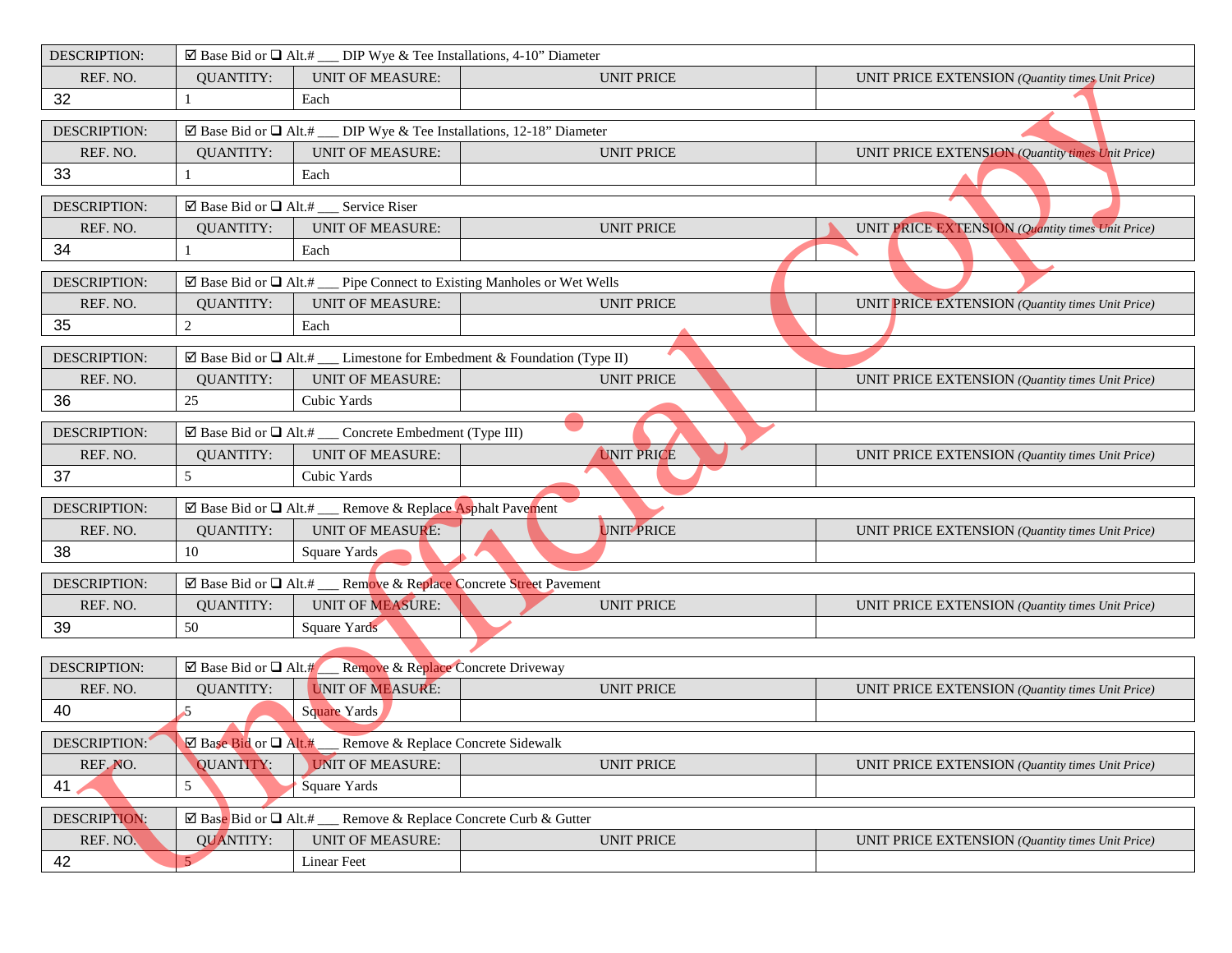| DESCRIPTION:        |                                                 | $\boxtimes$ Base Bid or $\Box$ Alt.# __ Remove & Replace Drainage Pipe         |                                                                                                 |                                                  |
|---------------------|-------------------------------------------------|--------------------------------------------------------------------------------|-------------------------------------------------------------------------------------------------|--------------------------------------------------|
| REF. NO.            | <b>QUANTITY:</b>                                | <b>UNIT OF MEASURE:</b>                                                        | <b>UNIT PRICE</b>                                                                               | UNIT PRICE EXTENSION (Quantity times Unit Price) |
| 43                  | 5                                               | <b>Linear Feet</b>                                                             |                                                                                                 |                                                  |
| DESCRIPTION:        |                                                 | $\boxtimes$ Base Bid or $\Box$ Alt.# __ Remove & Replace Existing Fences       |                                                                                                 |                                                  |
| REF. NO.            | <b>QUANTITY:</b>                                | <b>UNIT OF MEASURE:</b>                                                        | <b>UNIT PRICE</b>                                                                               | UNIT PRICE EXTENSION (Quantity times Unit Price) |
| 44                  | 5                                               | Linear Feet                                                                    |                                                                                                 |                                                  |
| <b>DESCRIPTION:</b> |                                                 | $\boxtimes$ Base Bid or $\Box$ Alt.# __ Limestone for Maintenance              |                                                                                                 |                                                  |
| REF. NO.            | <b>QUANTITY:</b>                                | <b>UNIT OF MEASURE:</b>                                                        | <b>UNIT PRICE</b>                                                                               | UNIT PRICE EXTENSION (Quantity times Unit Price) |
| 45                  | 10                                              | Tons                                                                           |                                                                                                 |                                                  |
| <b>DESCRIPTION:</b> | ⊠ Base Bid or $\Box$ Alt.# ___ Fillcrete        |                                                                                |                                                                                                 |                                                  |
| REF. NO.            | <b>QUANTITY:</b>                                | <b>UNIT OF MEASURE:</b>                                                        | <b>UNIT PRICE</b>                                                                               | UNIT PRICE EXTENSION (Quantity times Unit Price) |
| 46                  | 10                                              | Cubic Yards                                                                    |                                                                                                 |                                                  |
| DESCRIPTION:        |                                                 | ⊠ Base Bid or $\Box$ Alt.# ___ Special Backfill                                |                                                                                                 |                                                  |
| REF. NO.            | <b>QUANTITY:</b>                                | <b>UNIT OF MEASURE:</b>                                                        | <b>UNIT PRICE</b>                                                                               | UNIT PRICE EXTENSION (Quantity times Unit Price) |
| 47                  | 10                                              | Cubic Yards                                                                    |                                                                                                 |                                                  |
| <b>DESCRIPTION:</b> |                                                 | $\boxtimes$ Base Bid or $\Box$ Alt.# ___ Cement-Stabilized Soil                |                                                                                                 |                                                  |
| REF. NO.            | <b>QUANTITY:</b>                                | <b>UNIT OF MEASURE:</b>                                                        | <b>UNIT PRICE</b>                                                                               | UNIT PRICE EXTENSION (Quantity times Unit Price) |
| 48                  | $\sqrt{2}$                                      | Cubic Yards                                                                    |                                                                                                 |                                                  |
| <b>DESCRIPTION:</b> | $\boxtimes$ Base Bid or $\Box$ Alt.# __ Topsoil |                                                                                |                                                                                                 |                                                  |
| REF. NO.            | <b>QUANTITY:</b>                                | <b>UNIT OF MEASURE:</b>                                                        | UNIT PRICE                                                                                      | UNIT PRICE EXTENSION (Quantity times Unit Price) |
| 49                  | 5                                               | Cubic Yards                                                                    |                                                                                                 |                                                  |
|                     |                                                 |                                                                                |                                                                                                 |                                                  |
| <b>DESCRIPTION:</b> |                                                 | ⊠Base Bid or $\Box$ Alt.# ___ Set up 3" Bypass Pump (gravity sewer rehab only) |                                                                                                 |                                                  |
| REF. NO.            | <b>QUANTITY:</b>                                | <b>UNIT OF MEASURE:</b>                                                        | <b>UNIT PRICE</b>                                                                               | UNIT PRICE EXTENSION (Quantity times Unit Price) |
| 50                  |                                                 | Each                                                                           |                                                                                                 |                                                  |
| DESCRIPTION:        | ⊠ Base Bid or $\Box$ Alt.#                      |                                                                                | Operation of 3" bypass pump (gravity sewer rehab only)                                          |                                                  |
| REF. NO.            | <b>QUANTITY:</b>                                | <b>UNIT OF MEASURE:</b>                                                        | <b>UNIT PRICE</b>                                                                               | UNIT PRICE EXTENSION (Quantity times Unit Price) |
| 51                  | $\cdot$ 4                                       | Hours                                                                          |                                                                                                 |                                                  |
| DESCRIPTION:        |                                                 |                                                                                | Base Bid or □ Alt.# ___ Set up 4" Bypass Pump (gravity sewer rehab only)                        |                                                  |
| REF. NO.            | QUANTITY:                                       | <b>UNIT OF MEASURE:</b>                                                        | <b>UNIT PRICE</b>                                                                               | UNIT PRICE EXTENSION (Quantity times Unit Price) |
| 52                  | 1                                               | Each                                                                           |                                                                                                 |                                                  |
| DESCRIPTION:        |                                                 |                                                                                | $\boxtimes$ Base Bid or $\Box$ Alt.# ___ Operation of 4" Bypass Pump (gravity sewer rehab only) |                                                  |
| REF. NO.            | <b>QUANTITY:</b>                                | <b>UNIT OF MEASURE:</b>                                                        | <b>UNIT PRICE</b>                                                                               | UNIT PRICE EXTENSION (Quantity times Unit Price) |
| 53                  |                                                 | Hours                                                                          |                                                                                                 |                                                  |
|                     |                                                 |                                                                                |                                                                                                 |                                                  |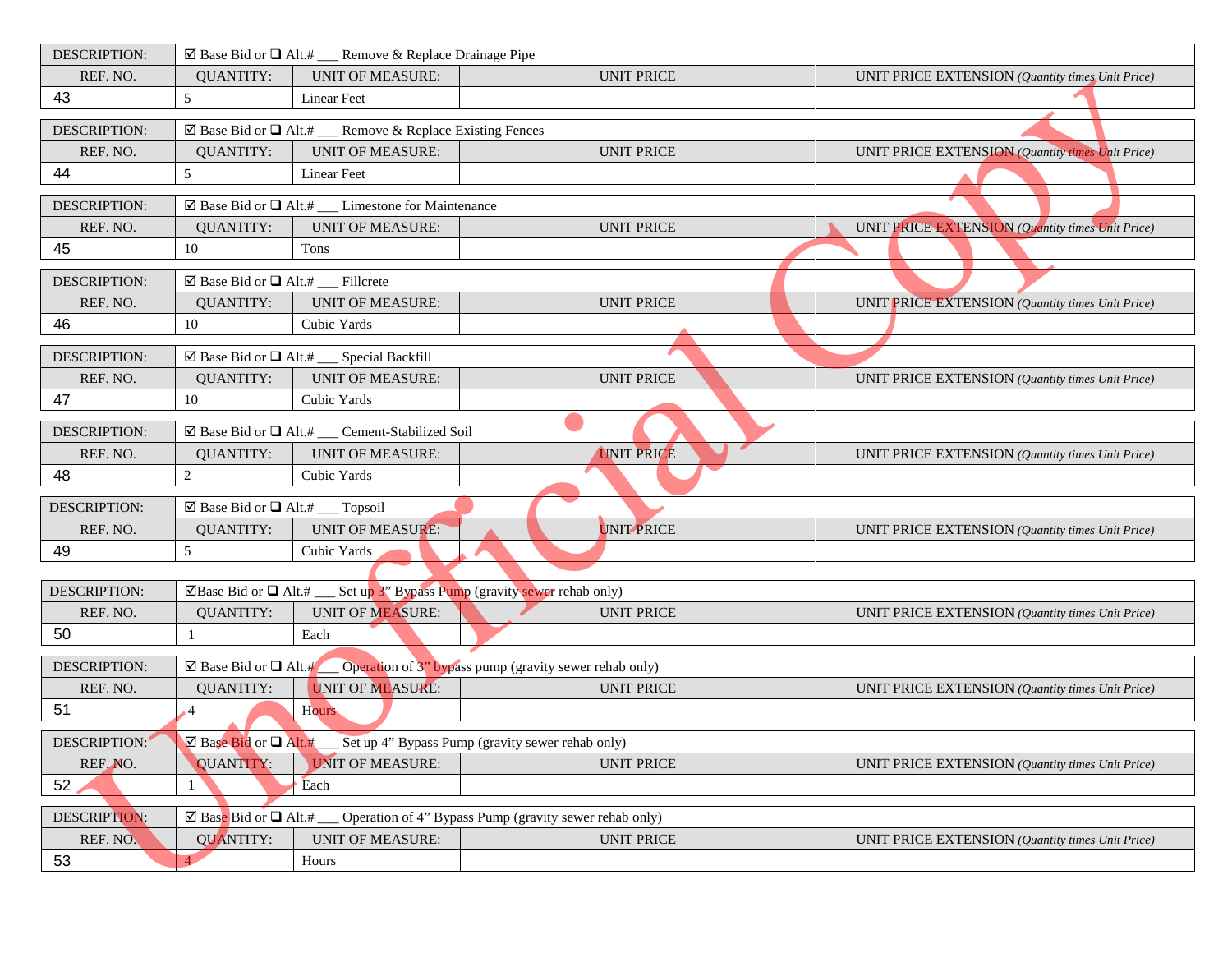| <b>DESCRIPTION:</b> |                                          | $\boxtimes$ Base Bid or $\Box$ Alt.# __ Set Up 6" Bypass Pump (gravity sewer rehab only) |                                                                                                 |                                                  |
|---------------------|------------------------------------------|------------------------------------------------------------------------------------------|-------------------------------------------------------------------------------------------------|--------------------------------------------------|
| REF. NO.            | <b>QUANTITY:</b>                         | <b>UNIT OF MEASURE:</b>                                                                  | <b>UNIT PRICE</b>                                                                               | UNIT PRICE EXTENSION (Quantity times Unit Price) |
| 54                  | 1                                        | Each                                                                                     |                                                                                                 |                                                  |
| <b>DESCRIPTION:</b> |                                          |                                                                                          | $\boxtimes$ Base Bid or $\Box$ Alt.# ___ Operation of 6" Bypass Pump (gravity sewer rehab only) |                                                  |
| REF. NO.            | <b>QUANTITY:</b>                         | <b>UNIT OF MEASURE:</b>                                                                  | <b>UNIT PRICE</b>                                                                               | UNIT PRICE EXTENSION (Quantity times Unit Price) |
| 55                  | $\overline{4}$                           | Hours                                                                                    |                                                                                                 |                                                  |
| <b>DESCRIPTION:</b> |                                          | $\boxtimes$ Base Bid or $\Box$ Alt.# __ Set Up for Each Wellpointing Installation        |                                                                                                 |                                                  |
| REF. NO.            | <b>QUANTITY:</b>                         | <b>UNIT OF MEASURE:</b>                                                                  | <b>UNIT PRICE</b>                                                                               | UNIT PRICE EXTENSION (Quantity times Unit Price) |
| 56                  |                                          | Each                                                                                     |                                                                                                 |                                                  |
| DESCRIPTION:        |                                          | ⊠ Base Bid or $\Box$ Alt.# ___ Wellpointing                                              |                                                                                                 |                                                  |
| REF. NO.            | <b>QUANTITY:</b>                         | <b>UNIT OF MEASURE:</b>                                                                  | <b>UNIT PRICE</b>                                                                               | UNIT PRICE EXTENSION (Quantity times Unit Price) |
| 57                  | 20                                       | Linear Feet                                                                              |                                                                                                 |                                                  |
| <b>DESCRIPTION:</b> |                                          | $\boxtimes$ Base Bid or $\Box$ Alt.# ___ Construct Sanitary Sewer Manhole, 0-6' Deep     |                                                                                                 |                                                  |
| REF. NO.            | <b>QUANTITY:</b>                         | <b>UNIT OF MEASURE:</b>                                                                  | <b>UNIT PRICE</b>                                                                               | UNIT PRICE EXTENSION (Quantity times Unit Price) |
| 58                  |                                          | Each                                                                                     |                                                                                                 |                                                  |
|                     |                                          |                                                                                          |                                                                                                 |                                                  |
| <b>DESCRIPTION:</b> |                                          |                                                                                          | $\boxtimes$ Base Bid or $\Box$ Alt.# ___ Construction Sanitary Sewer Manhole, 6.1-10' Deep      |                                                  |
| REF. NO.            | <b>QUANTITY:</b>                         | <b>UNIT OF MEASURE:</b>                                                                  | <b>UNIT PRICE</b>                                                                               | UNIT PRICE EXTENSION (Quantity times Unit Price) |
| 59                  |                                          | Each                                                                                     |                                                                                                 |                                                  |
| <b>DESCRIPTION:</b> |                                          |                                                                                          | $\boxtimes$ Base Bid or $\Box$ Alt.# ___ Construction Sanitary Sewer Manhole, 10.1-15' Deep     |                                                  |
| REF. NO.            | <b>QUANTITY:</b>                         | UNIT OF MEASURE:                                                                         | <b>UNIT PRICE</b>                                                                               | UNIT PRICE EXTENSION (Quantity times Unit Price) |
| 60                  |                                          | Each                                                                                     |                                                                                                 |                                                  |
|                     |                                          |                                                                                          |                                                                                                 |                                                  |
| <b>DESCRIPTION:</b> |                                          | $\boxtimes$ Base Bid or $\Box$ Alt.# ___ Construct Manhole Drop Inlet, 8-10' Deep        |                                                                                                 |                                                  |
| REF. NO.            | <b>QUANTITY:</b>                         | <b>UNIT OF MEASURE:</b>                                                                  | <b>UNIT PRICE</b>                                                                               | UNIT PRICE EXTENSION (Quantity times Unit Price) |
| 61                  |                                          | Each                                                                                     |                                                                                                 |                                                  |
| DESCRIPTION:        | ⊠ Base Bid or $\Box$ Alt.#               |                                                                                          | Remove Existing Manhole, All Depths & Diameters                                                 |                                                  |
| REF. NO.            | <b>QUANTITY:</b>                         | <b>UNIT OF MEASURE:</b>                                                                  | <b>UNIT PRICE</b>                                                                               | UNIT PRICE EXTENSION (Quantity times Unit Price) |
| 62                  |                                          | Each                                                                                     |                                                                                                 |                                                  |
| <b>DESCRIPTION:</b> |                                          |                                                                                          | $\boxtimes$ Base Bid or $\Box$ Alt.# Watertight Manhole Covers (Additional Material Cost Only)  |                                                  |
| REF. NO.            | <b>QUANTITY:</b>                         | <b>UNIT OF MEASURE:</b>                                                                  | <b>UNIT PRICE</b>                                                                               | UNIT PRICE EXTENSION (Quantity times Unit Price) |
| 63                  |                                          | Each                                                                                     |                                                                                                 |                                                  |
| DESCRIPTION:        | $\boxtimes$ Base Bid or $\Box$ Alt.# ___ | Rehabilitate 8" Sewer (CIPP)                                                             |                                                                                                 |                                                  |
| REF. NO.            | <b>QUANTITY:</b>                         | <b>UNIT OF MEASURE:</b>                                                                  | <b>UNIT PRICE</b>                                                                               | UNIT PRICE EXTENSION (Quantity times Unit Price) |
| 64                  | 100                                      | Linear Feet                                                                              |                                                                                                 |                                                  |
|                     |                                          |                                                                                          |                                                                                                 |                                                  |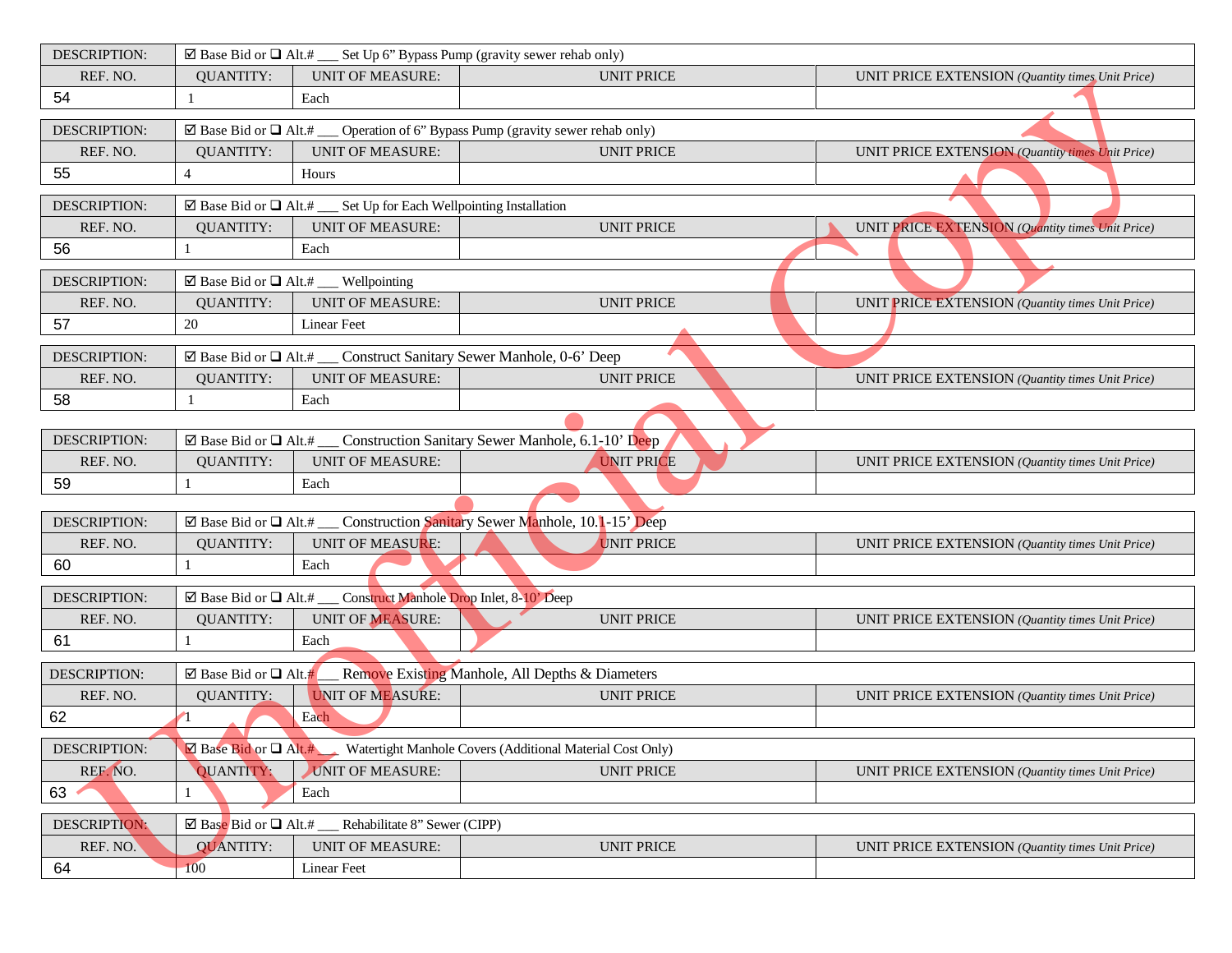| DESCRIPTION:        | $\boxtimes$ Base Bid or $\Box$ Alt.# ____ Rehabilitate 10" Sewer (CIPP) |                                                                                    |                                                                                                   |                                                  |
|---------------------|-------------------------------------------------------------------------|------------------------------------------------------------------------------------|---------------------------------------------------------------------------------------------------|--------------------------------------------------|
| REF. NO.            | <b>QUANTITY:</b>                                                        | <b>UNIT OF MEASURE:</b>                                                            | <b>UNIT PRICE</b>                                                                                 | UNIT PRICE EXTENSION (Quantity times Unit Price) |
| 65                  | 50                                                                      | <b>Linear Feet</b>                                                                 |                                                                                                   |                                                  |
| <b>DESCRIPTION:</b> |                                                                         | $\boxtimes$ Base Bid or $\Box$ Alt.# _____ Rehabilitate 12" Sewer (CIPP)           |                                                                                                   |                                                  |
| REF. NO.            | <b>QUANTITY:</b>                                                        | <b>UNIT OF MEASURE:</b>                                                            | <b>UNIT PRICE</b>                                                                                 | UNIT PRICE EXTENSION (Quantity times Unit Price) |
| 66                  | 50                                                                      | <b>Linear Feet</b>                                                                 |                                                                                                   |                                                  |
| <b>DESCRIPTION:</b> |                                                                         | $\overline{\boxtimes}$ Base Bid or $\Box$ Alt.# ____ Rehabilitate 15" Sewer (CIPP) |                                                                                                   |                                                  |
| REF. NO.            | <b>QUANTITY:</b>                                                        | <b>UNIT OF MEASURE:</b>                                                            | <b>UNIT PRICE</b>                                                                                 | UNIT PRICE EXTENSION (Quantity times Unit Price) |
| 67                  | 50                                                                      | Linear Feet                                                                        |                                                                                                   |                                                  |
|                     |                                                                         |                                                                                    |                                                                                                   |                                                  |
| DESCRIPTION:        |                                                                         |                                                                                    | $\boxtimes$ Base Bid or $\Box$ Alt.# ___ Additional Lining Thickness for 8" Rehabilitation (CIPP) |                                                  |
| REF. NO.            | <b>QUANTITY:</b>                                                        | <b>UNIT OF MEASURE:</b>                                                            | <b>UNIT PRICE</b>                                                                                 | UNIT PRICE EXTENSION (Quantity times Unit Price) |
| 68                  | 10                                                                      | <b>Linear Feet</b>                                                                 |                                                                                                   |                                                  |
| <b>DESCRIPTION:</b> |                                                                         |                                                                                    | $\boxtimes$ Base Bid or $\Box$ Alt.# __ Additional Lining Thickness for 10" Rehabilitation (CIPP) |                                                  |
| REF. NO.            | <b>QUANTITY:</b>                                                        | <b>UNIT OF MEASURE:</b>                                                            | <b>UNIT PRICE</b>                                                                                 | UNIT PRICE EXTENSION (Quantity times Unit Price) |
| 69                  | 10                                                                      | Linear Feet                                                                        |                                                                                                   |                                                  |
| DESCRIPTION:        |                                                                         |                                                                                    | $\boxtimes$ Base Bid or $\Box$ Alt.# __ Additional Lining Thickness for 12" Rehabilitation (CIPP) |                                                  |
| REF. NO.            | <b>QUANTITY:</b>                                                        | <b>UNIT OF MEASURE:</b>                                                            | <b>UNIT PRICE</b>                                                                                 | UNIT PRICE EXTENSION (Quantity times Unit Price) |
| 70                  | 10                                                                      | <b>Linear Feet</b>                                                                 |                                                                                                   |                                                  |
| <b>DESCRIPTION:</b> |                                                                         |                                                                                    | $\boxtimes$ Base Bid or $\Box$ Alt.# __ Additional Lining Thickness for 15" Rehabilitation (CIPP) |                                                  |
| REF. NO.            | <b>QUANTITY:</b>                                                        | UNIT OF MEASURE:                                                                   | <b>UNIT PRICE</b>                                                                                 | UNIT PRICE EXTENSION (Quantity times Unit Price) |
| 71                  | 10                                                                      | Linear Feet                                                                        |                                                                                                   |                                                  |
|                     |                                                                         |                                                                                    |                                                                                                   |                                                  |
| <b>DESCRIPTION:</b> |                                                                         |                                                                                    | $\boxtimes$ Base Bid or $\Box$ Alt.# __ Remote Cutting of Branch Sewer or Service Connection      |                                                  |
| REF. NO.            | <b>QUANTITY:</b>                                                        | <b>UNIT OF MEASURE:</b>                                                            | <b>UNIT PRICE</b>                                                                                 | UNIT PRICE EXTENSION (Quantity times Unit Price) |
| 72                  | $\overline{c}$                                                          | Each                                                                               |                                                                                                   |                                                  |
| <b>DESCRIPTION:</b> |                                                                         | $\boxtimes$ Base Bid or $\Box$ Alt.# Remote Cutting of Protruding Service Taps     |                                                                                                   |                                                  |
| REF. NO.            | <b>QUANTITY:</b>                                                        | <b>UNIT OF MEASURE:</b>                                                            | <b>UNIT PRICE</b>                                                                                 | UNIT PRICE EXTENSION (Quantity times Unit Price) |
| 73                  |                                                                         | Each                                                                               |                                                                                                   |                                                  |
|                     |                                                                         | DESCRIPTION: Base Bid or D Alt.# Clean Sewer Pipe, 6-10" Diameter                  |                                                                                                   |                                                  |
| REF. NO.            | QUANTITY:                                                               | <b>UNIT OF MEASURE:</b>                                                            | <b>UNIT PRICE</b>                                                                                 | UNIT PRICE EXTENSION (Quantity times Unit Price) |
| 74                  | 4,500                                                                   | Linear Feet                                                                        |                                                                                                   |                                                  |
| DESCRIPTION:        |                                                                         | $\boxtimes$ Base Bid or $\Box$ Alt.# ___ Clean Sewer Pipe, 12-18" Diameter         |                                                                                                   |                                                  |
| REF. NO.            | <b>QUANTITY:</b>                                                        | <b>UNIT OF MEASURE:</b>                                                            | <b>UNIT PRICE</b>                                                                                 | UNIT PRICE EXTENSION (Quantity times Unit Price) |
| 75                  | 500                                                                     | Linear Feet                                                                        |                                                                                                   |                                                  |
|                     |                                                                         |                                                                                    |                                                                                                   |                                                  |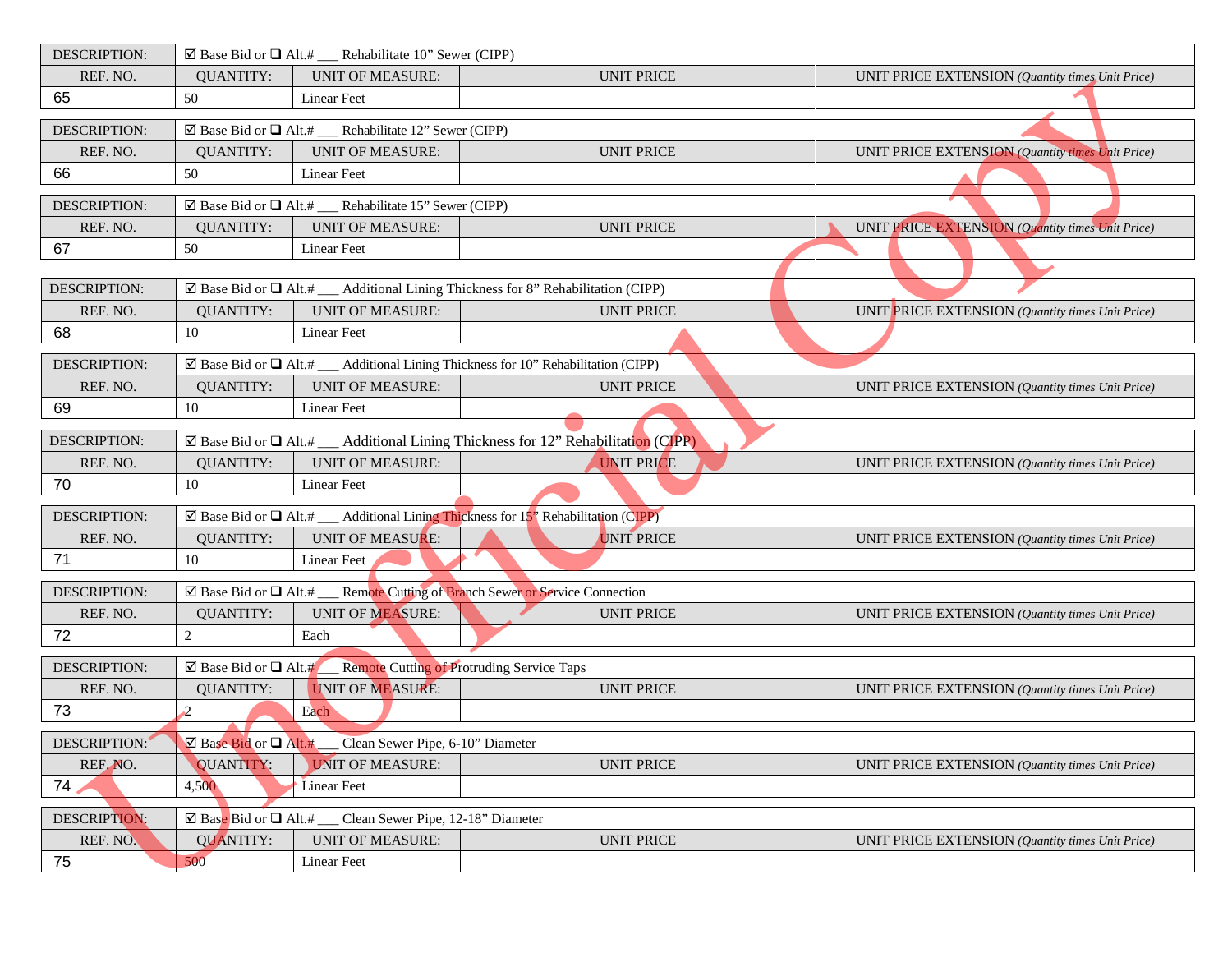| DESCRIPTION:        | $\overline{\boxtimes}$ Base Bid or $\Box$ Alt.# ___ Root Removal in Sewer |                                                                                     |                   |                                                                  |
|---------------------|---------------------------------------------------------------------------|-------------------------------------------------------------------------------------|-------------------|------------------------------------------------------------------|
| REF. NO.            | <b>OUANTITY:</b>                                                          | <b>UNIT OF MEASURE:</b>                                                             | <b>UNIT PRICE</b> | UNIT PRICE EXTENSION (Quantity times Unit Price)                 |
| 76                  | 10                                                                        | <b>Linear Feet</b>                                                                  |                   |                                                                  |
| <b>DESCRIPTION:</b> |                                                                           | $\boxtimes$ Base Bid or $\Box$ Alt.# __ Grease Removal                              |                   |                                                                  |
| REF. NO.            | <b>QUANTITY:</b>                                                          | <b>UNIT OF MEASURE:</b>                                                             | <b>UNIT PRICE</b> | <b>UNIT PRICE EXTENSION (Quantity times Unit Price)</b>          |
| 77                  | 10                                                                        | <b>Linear Feet</b>                                                                  |                   |                                                                  |
| <b>DESCRIPTION:</b> |                                                                           | $\overline{\boxtimes}$ Base Bid or $\Box$ Alt.# ___ T.V. Inspection of Sewer Lines  |                   |                                                                  |
| REF. NO.            | <b>QUANTITY:</b>                                                          | <b>UNIT OF MEASURE:</b>                                                             | <b>UNIT PRICE</b> | UNIT PRICE EXTENSION (Quantity times Unit Price)                 |
| 78                  | 5,000                                                                     | Linear Feet                                                                         |                   |                                                                  |
| <b>DESCRIPTION:</b> |                                                                           | $\boxtimes$ Base Bid or $\Box$ Alt.# __ Additional Set Up for T.V. Inspection       |                   |                                                                  |
| REF. NO.            | <b>QUANTITY:</b>                                                          | <b>UNIT OF MEASURE:</b>                                                             | <b>UNIT PRICE</b> | UNIT PRICE EXTENSION (Quantity times Unit Price)                 |
| 79                  |                                                                           | Each                                                                                |                   |                                                                  |
|                     |                                                                           |                                                                                     |                   |                                                                  |
| <b>DESCRIPTION:</b> |                                                                           | $\boxtimes$ Base Bid or $\Box$ Alt.# ___ Cleaning & T.V. Inspection of Service      |                   |                                                                  |
| REF. NO.            | <b>QUANTITY:</b>                                                          | <b>UNIT OF MEASURE:</b>                                                             | <b>UNIT PRICE</b> | UNIT PRICE EXTENSION (Quantity times Unit Price)                 |
| 80                  |                                                                           | Each                                                                                |                   |                                                                  |
| <b>DESCRIPTION:</b> |                                                                           | $\boxtimes$ Base Bid or $\Box$ Alt.# __ Temporary Signs & Barricades                |                   |                                                                  |
| REF. NO.            | <b>QUANTITY:</b>                                                          | <b>UNIT OF MEASURE:</b>                                                             | <b>UNIT PRICE</b> | UNIT PRICE EXTENSION (Quantity times Unit Price)                 |
| 81                  |                                                                           | Lump Sum                                                                            |                   |                                                                  |
| DESCRIPTION:        |                                                                           | $\boxtimes$ Base Bid or $\Box$ Alt.# ____ Smoke Testing                             |                   |                                                                  |
| REF. NO.            | <b>QUANTITY:</b>                                                          | <b>UNIT OF MEASURE:</b>                                                             | UNIT PRICE        | UNIT PRICE EXTENSION (Quantity times Unit Price)                 |
| 82                  | 25,000                                                                    | Linear Feet                                                                         |                   |                                                                  |
| <b>DESCRIPTION:</b> |                                                                           | ⊠ Base Bid or Q Alt.# __ Dye-Water Flooding                                         |                   |                                                                  |
| REF. NO.            | <b>QUANTITY:</b>                                                          | <b>UNIT OF MEASURE:</b>                                                             | <b>UNIT PRICE</b> | UNIT PRICE EXTENSION (Quantity times Unit Price)                 |
| 83                  | $\mathbf{2}$                                                              | Each                                                                                |                   |                                                                  |
| <b>DESCRIPTION:</b> | $\boxtimes$ Base Bid or $\Box$ Alt.#                                      | Rehabilitate Manhole                                                                |                   |                                                                  |
| REF. NO.            | <b>QUANTITY:</b>                                                          | <b>UNIT OF MEASURE:</b>                                                             | <b>UNIT PRICE</b> | UNIT PRICE EXTENSION (Quantity times Unit Price)                 |
| 84                  | $\overline{5}$                                                            | Vertical Linear Feet                                                                |                   |                                                                  |
| DESCRIPTION:        |                                                                           | $\boxtimes$ Base Bid or $\Box$ Alt.# Rehabilitated Manhole – Hyd. Sulfide Resistant |                   |                                                                  |
| REF. NO.            | QUANTITY:                                                                 | <b>UNIT OF MEASURE:</b>                                                             | <b>UNIT PRICE</b> | <b>UNIT PRICE EXTENSION</b> ( <i>Quantity times Unit Price</i> ) |
| 85                  | 5                                                                         | Vertical Linear Feet                                                                |                   |                                                                  |
| DESCRIPTION:        |                                                                           | ⊠ Base Bid or $\Box$ Alt.# ___ Manhole Exfiltration Test                            |                   |                                                                  |
| REF. NO.            | <b>QUANTITY:</b>                                                          | <b>UNIT OF MEASURE:</b>                                                             | <b>UNIT PRICE</b> | UNIT PRICE EXTENSION (Quantity times Unit Price)                 |
| 86                  |                                                                           | Each                                                                                |                   |                                                                  |
|                     |                                                                           |                                                                                     |                   |                                                                  |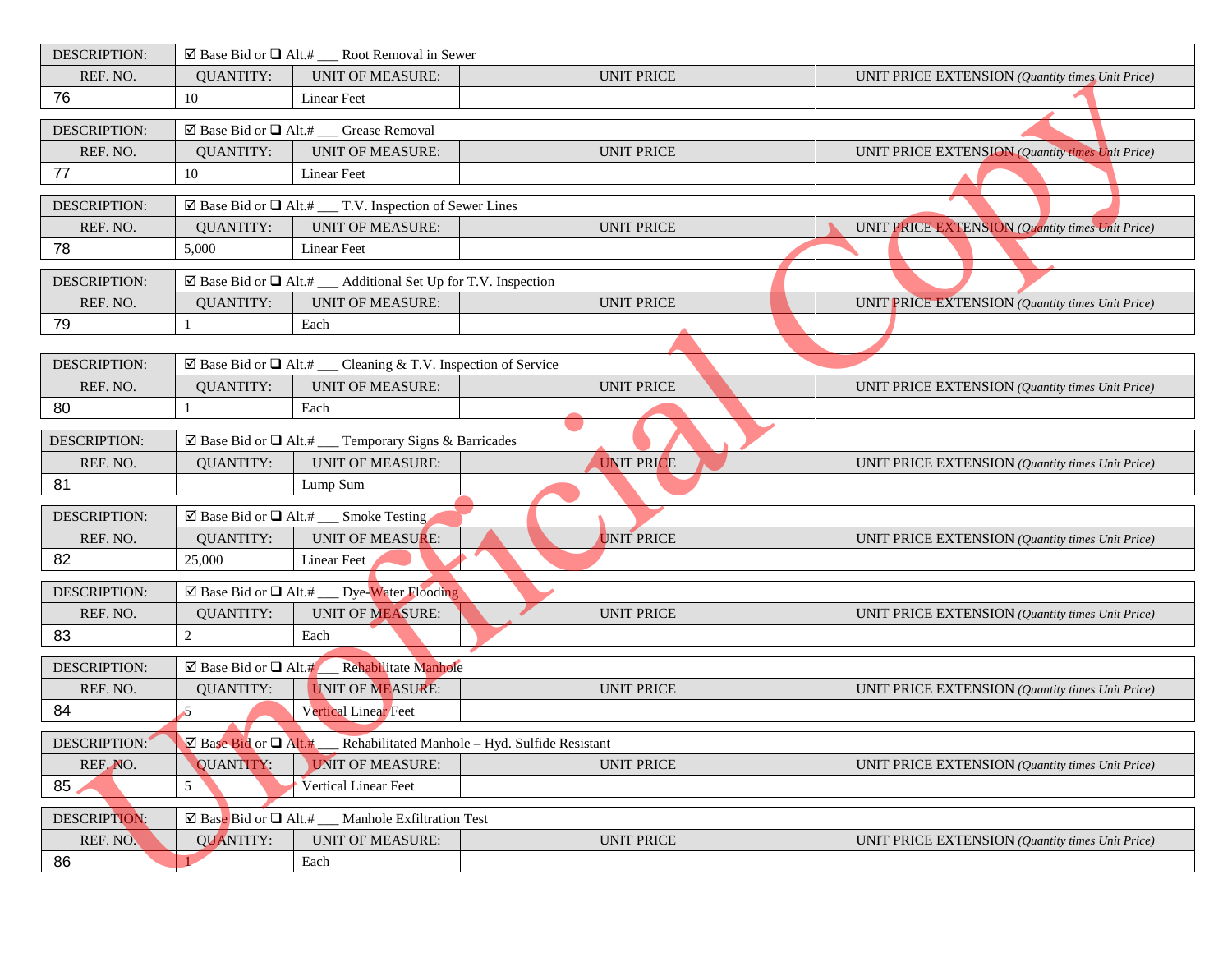| <b>DESCRIPTION:</b>             |                                      | ⊠ Base Bid or $\Box$ Alt.# ___ Repair Inverts                                                    |                   |                                                  |
|---------------------------------|--------------------------------------|--------------------------------------------------------------------------------------------------|-------------------|--------------------------------------------------|
| REF. NO.                        | <b>QUANTITY:</b>                     | <b>UNIT OF MEASURE:</b>                                                                          | <b>UNIT PRICE</b> | UNIT PRICE EXTENSION (Quantity times Unit Price) |
| 87                              |                                      | Each                                                                                             |                   |                                                  |
| DESCRIPTION:                    |                                      | ⊠ Base Bid or $\Box$ Alt.# ___ Rebuild Benches                                                   |                   |                                                  |
| REF. NO.                        | <b>QUANTITY:</b>                     | <b>UNIT OF MEASURE:</b>                                                                          | <b>UNIT PRICE</b> | UNIT PRICE EXTENSION (Quantity times Unit Price) |
| 88                              | $\overline{1}$                       | Each                                                                                             |                   |                                                  |
|                                 |                                      |                                                                                                  |                   |                                                  |
| <b>DESCRIPTION:</b>             |                                      | $\boxtimes$ Base Bid or $\Box$ Alt.# ___ Set Up for Grout Pumping                                |                   |                                                  |
| REF. NO.                        | <b>QUANTITY:</b>                     | <b>UNIT OF MEASURE:</b>                                                                          | <b>UNIT PRICE</b> | UNIT PRICE EXTENSION (Quantity times Unit Price) |
| 89                              | 1                                    | Each                                                                                             |                   |                                                  |
| DESCRIPTION:                    |                                      | ⊠ Base Bid or $\Box$ Alt.# ___ Grout Pumping                                                     |                   |                                                  |
| REF. NO.                        | <b>QUANTITY:</b>                     | <b>UNIT OF MEASURE:</b>                                                                          | <b>UNIT PRICE</b> | UNIT PRICE EXTENSION (Quantity times Unit Price) |
| 90                              | 10                                   | Cubic Feet                                                                                       |                   |                                                  |
|                                 |                                      |                                                                                                  |                   |                                                  |
| <b>DESCRIPTION:</b><br>REF. NO. | <b>QUANTITY:</b>                     | $\boxtimes$ Base Bid or $\Box$ Alt.# ___ Adjust Ring & Cover to Grade<br><b>UNIT OF MEASURE:</b> | <b>UNIT PRICE</b> | UNIT PRICE EXTENSION (Quantity times Unit Price) |
| 91                              | 1                                    | Each                                                                                             |                   |                                                  |
|                                 |                                      |                                                                                                  |                   |                                                  |
| <b>DESCRIPTION:</b>             |                                      | $\boxtimes$ Base Bid or $\Box$ Alt.# __ Replace Manhole Ring & Cover                             |                   |                                                  |
| REF. NO.                        | <b>QUANTITY:</b>                     | <b>UNIT OF MEASURE:</b>                                                                          | <b>UNIT PRICE</b> | UNIT PRICE EXTENSION (Quantity times Unit Price) |
| 92                              |                                      | Each                                                                                             |                   |                                                  |
| <b>DESCRIPTION:</b>             |                                      | $\boxtimes$ Base Bid or $\Box$ Alt.# __ Replace or Install Cleanout                              |                   |                                                  |
| REF. NO.                        | <b>QUANTITY:</b>                     | <b>UNIT OF MEASURE:</b>                                                                          | <b>UNIT PRICE</b> | UNIT PRICE EXTENSION (Quantity times Unit Price) |
| 93                              |                                      | Each                                                                                             |                   |                                                  |
| <b>DESCRIPTION:</b>             |                                      | $\boxtimes$ Base Bid or $\Box$ Alt.# __ Replace or Install Cleanout Cap                          |                   |                                                  |
| REF. NO.                        | <b>QUANTITY:</b>                     | <b>UNIT OF MEASURE:</b>                                                                          | <b>UNIT PRICE</b> | UNIT PRICE EXTENSION (Quantity times Unit Price) |
| 94                              |                                      | Each                                                                                             |                   |                                                  |
|                                 |                                      |                                                                                                  |                   |                                                  |
| <b>DESCRIPTION:</b>             | $\boxtimes$ Base Bid or $\Box$ Alt.# | Conflict Box                                                                                     |                   |                                                  |
| REF. NO.                        | <b>QUANTITY:</b>                     | <b>UNIT OF MEASURE:</b>                                                                          | <b>UNIT PRICE</b> | UNIT PRICE EXTENSION (Quantity times Unit Price) |
| 95                              |                                      | Each                                                                                             |                   |                                                  |
| DESCRIPTION:                    |                                      | $\boxtimes$ Base Bid or $\Box$ Alt.# __ Timber Hold-Downs                                        |                   |                                                  |
| REF. NO.                        | QUANTITY:                            | <b>UNIT OF MEASURE:</b>                                                                          | <b>UNIT PRICE</b> | UNIT PRICE EXTENSION (Quantity times Unit Price) |
| 96                              | 1                                    | Each                                                                                             |                   |                                                  |
| DESCRIPTION:                    |                                      | $\boxtimes$ Base Bid or $\Box$ Alt.# __ Formed Concrete                                          |                   |                                                  |
| REF. NO.                        | <b>QUANTITY:</b>                     | <b>UNIT OF MEASURE:</b>                                                                          | <b>UNIT PRICE</b> | UNIT PRICE EXTENSION (Quantity times Unit Price) |
| 97                              | $\overline{4}$                       | Cubic Yards                                                                                      |                   |                                                  |
|                                 |                                      |                                                                                                  |                   |                                                  |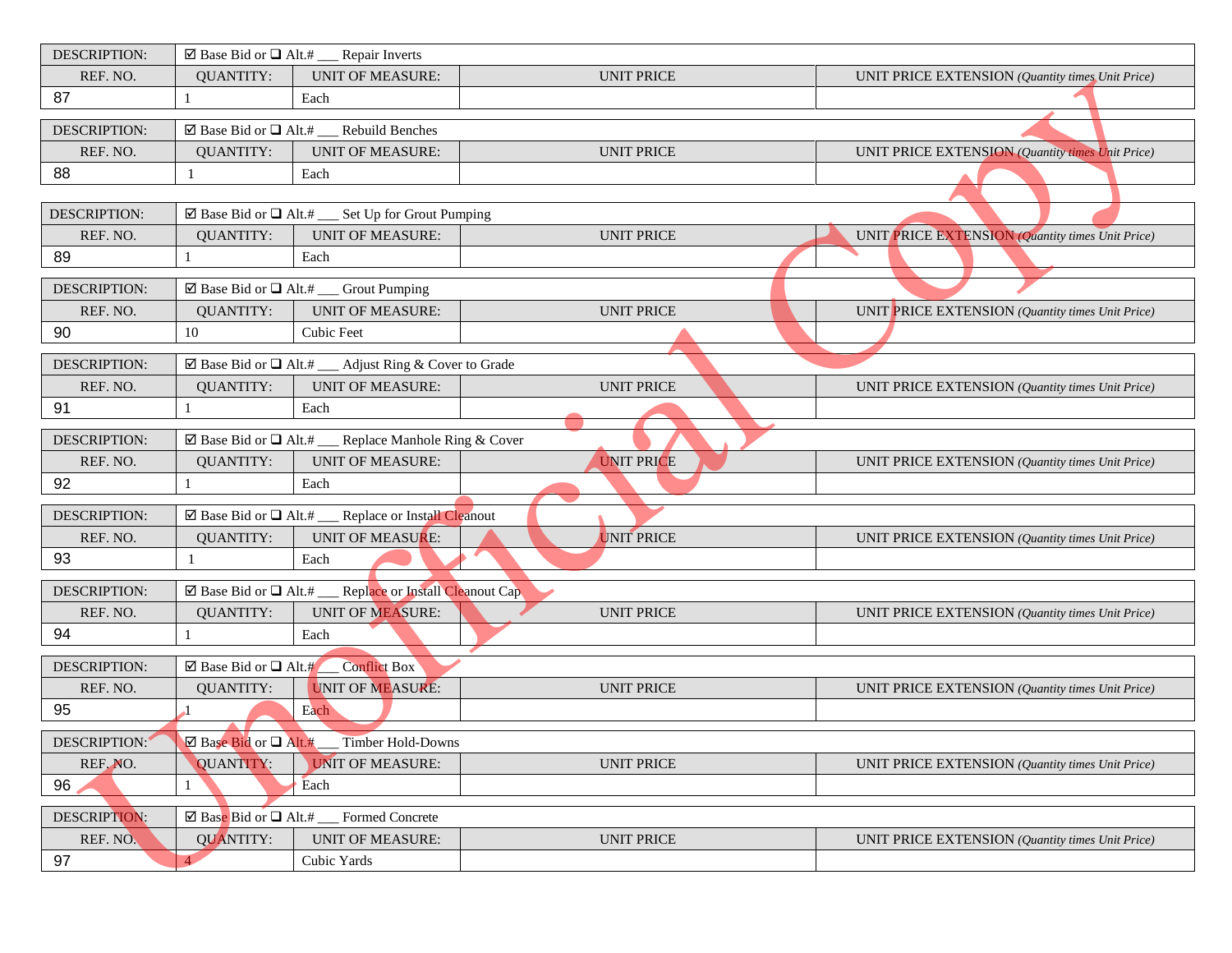| <b>DESCRIPTION:</b> |                                                 | $\boxtimes$ Base Bid or $\Box$ Alt.# __ Unformed Concrete                                |                                                                                                       |                                                  |
|---------------------|-------------------------------------------------|------------------------------------------------------------------------------------------|-------------------------------------------------------------------------------------------------------|--------------------------------------------------|
| REF. NO.            | <b>QUANTITY:</b>                                | <b>UNIT OF MEASURE:</b>                                                                  | <b>UNIT PRICE</b>                                                                                     | UNIT PRICE EXTENSION (Quantity times Unit Price) |
| 98                  | 5                                               | Cubic Yards                                                                              |                                                                                                       |                                                  |
| DESCRIPTION:        |                                                 | $\boxtimes$ Base Bid or $\Box$ Alt.# __ Additional Material Cost to Use D.I. Pipe – 6"   |                                                                                                       |                                                  |
| REF. NO.            | <b>QUANTITY:</b>                                | <b>UNIT OF MEASURE:</b>                                                                  | <b>UNIT PRICE</b>                                                                                     | UNIT PRICE EXTENSION (Quantity times Unit Price) |
| 99                  | 5                                               | <b>Linear Feet</b>                                                                       |                                                                                                       |                                                  |
| DESCRIPTION:        |                                                 | $\boxtimes$ Base Bid or $\Box$ Alt.# ___ Additional Material Cost to Use D.I. Pipe – 8"  |                                                                                                       |                                                  |
| REF. NO.            | <b>QUANTITY:</b>                                | <b>UNIT OF MEASURE:</b>                                                                  | <b>UNIT PRICE</b>                                                                                     | UNIT PRICE EXTENSION (Quantity times Unit Price) |
| 100                 | 5                                               | <b>Linear Feet</b>                                                                       |                                                                                                       |                                                  |
| <b>DESCRIPTION:</b> |                                                 | $\boxtimes$ Base Bid or $\Box$ Alt.# __ Additional Material Cost to Use D.I. Pipe – 10"  |                                                                                                       |                                                  |
| REF. NO.            | <b>QUANTITY:</b>                                | <b>UNIT OF MEASURE:</b>                                                                  | <b>UNIT PRICE</b>                                                                                     | UNIT PRICE EXTENSION (Quantity times Unit Price) |
| 101                 | 5                                               | <b>Linear Feet</b>                                                                       |                                                                                                       |                                                  |
| DESCRIPTION:        |                                                 | $\boxtimes$ Base Bid or $\Box$ Alt.# ___ Additional Material Cost to Use D.I. Pipe - 12" |                                                                                                       |                                                  |
| REF. NO.            | <b>QUANTITY:</b>                                | <b>UNIT OF MEASURE:</b>                                                                  | <b>UNIT PRICE</b>                                                                                     | UNIT PRICE EXTENSION (Quantity times Unit Price) |
| 102                 | 5                                               | <b>Linear Feet</b>                                                                       |                                                                                                       |                                                  |
| <b>DESCRIPTION:</b> |                                                 | ⊠ Base Bid or $\Box$ Alt.# ___ Additional Material Cost to Use D.I. Pipe – 15"           |                                                                                                       |                                                  |
| REF. NO.            | <b>QUANTITY:</b>                                | <b>UNIT OF MEASURE:</b>                                                                  | <b>UNIT PRICE</b>                                                                                     | UNIT PRICE EXTENSION (Quantity times Unit Price) |
| 103                 | 5                                               | Linear Feet                                                                              |                                                                                                       |                                                  |
| DESCRIPTION:        |                                                 | $\boxtimes$ Base Bid or $\Box$ Alt.# ___ Board Sheeting                                  |                                                                                                       |                                                  |
| REF. NO.            | <b>QUANTITY:</b>                                | <b>UNIT OF MEASURE:</b>                                                                  | UNIT PRICE                                                                                            | UNIT PRICE EXTENSION (Quantity times Unit Price) |
| 104                 | $\overline{c}$                                  | <b>MFBM</b>                                                                              |                                                                                                       |                                                  |
| <b>DESCRIPTION:</b> |                                                 |                                                                                          | $\boxtimes$ Base Bid or $\Box$ Alt.# ___ Board Sheeting Left in Place (Additional Material Cost Only) |                                                  |
| REF. NO.            | <b>QUANTITY:</b>                                | UNIT OF MEASURE:                                                                         | <b>UNIT PRICE</b>                                                                                     | UNIT PRICE EXTENSION (Quantity times Unit Price) |
| 105                 |                                                 | <b>MFBM</b>                                                                              |                                                                                                       |                                                  |
|                     |                                                 |                                                                                          |                                                                                                       |                                                  |
| <b>DESCRIPTION:</b> |                                                 | ⊠ Base Bid or Q Alt.# Reset & Seal Manhole Ring                                          |                                                                                                       |                                                  |
| REF. NO.            | <b>QUANTITY:</b>                                | UNIT OF MEASURE:                                                                         | <b>UNIT PRICE</b>                                                                                     | UNIT PRICE EXTENSION (Quantity times Unit Price) |
| 106                 |                                                 | Each                                                                                     |                                                                                                       |                                                  |
| DESCRIPTION:        |                                                 | ⊠ Base Bid or Q Alt.# Asphalt Cold-Patching                                              |                                                                                                       |                                                  |
| REF. NO.            | <b>QUANTITY:</b>                                | <b>UNIT OF MEASURE:</b>                                                                  | <b>UNIT PRICE</b>                                                                                     | UNIT PRICE EXTENSION (Quantity times Unit Price) |
| 107                 | $5^{\circ}$                                     | Tons                                                                                     |                                                                                                       |                                                  |
| DESCRIPTION:        | $\boxtimes$ Base Bid or $\Box$ Alt.# __ Seeding |                                                                                          |                                                                                                       |                                                  |
| REF. NO.            | <b>QUANTITY:</b>                                | <b>UNIT OF MEASURE:</b>                                                                  | <b>UNIT PRICE</b>                                                                                     | UNIT PRICE EXTENSION (Quantity times Unit Price) |
| 108                 | 5                                               | Pounds                                                                                   |                                                                                                       |                                                  |
|                     |                                                 |                                                                                          |                                                                                                       |                                                  |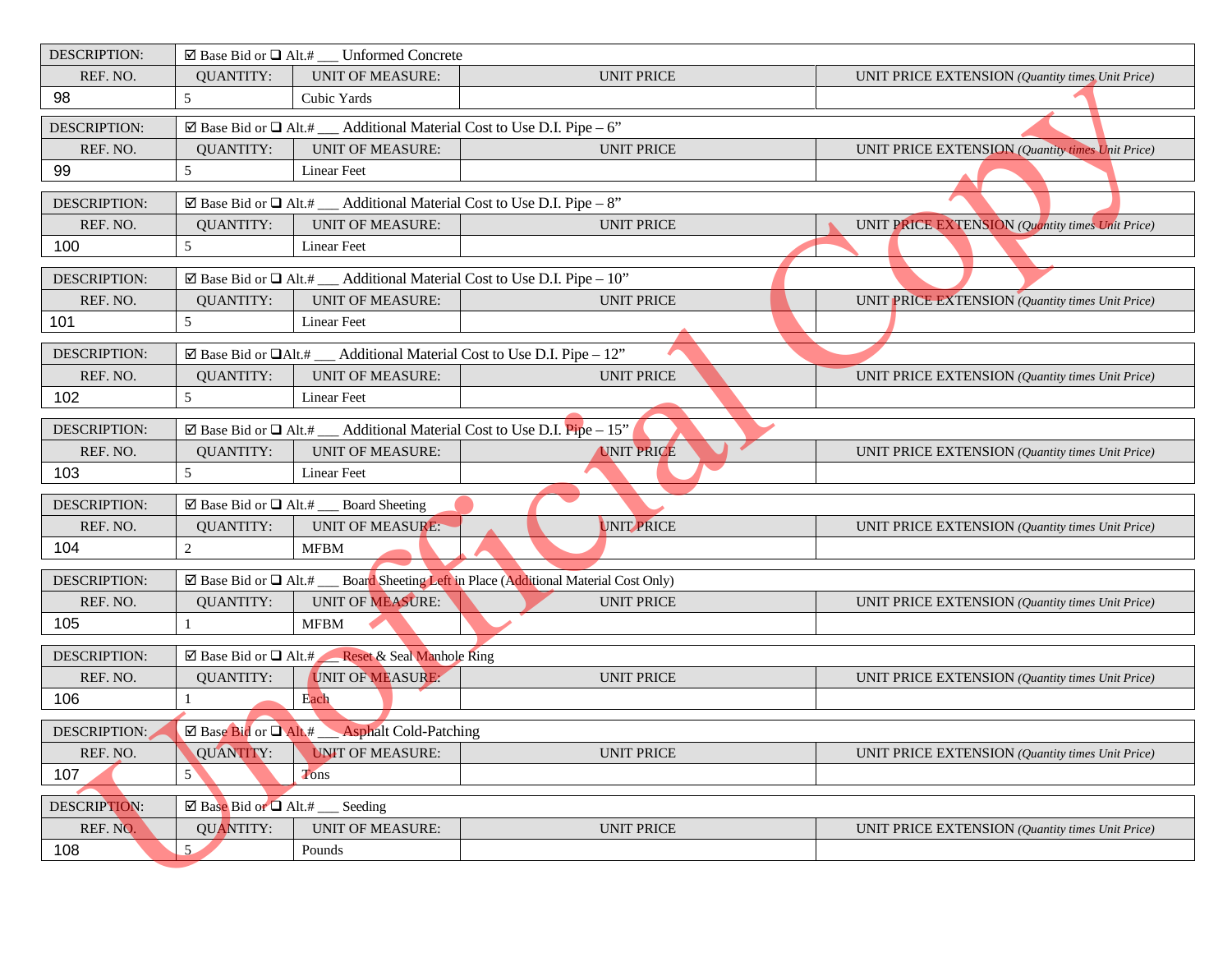| DESCRIPTION:        | ⊠ Base Bid or $\Box$ Alt.# __ Fertilizer |                                                                                       |                                                                                                                                             |                                                         |
|---------------------|------------------------------------------|---------------------------------------------------------------------------------------|---------------------------------------------------------------------------------------------------------------------------------------------|---------------------------------------------------------|
| REF. NO.            | <b>QUANTITY:</b>                         | <b>UNIT OF MEASURE:</b>                                                               | <b>UNIT PRICE</b>                                                                                                                           | UNIT PRICE EXTENSION (Quantity times Unit Price)        |
| 109                 | 75                                       | Pounds                                                                                |                                                                                                                                             |                                                         |
| <b>DESCRIPTION:</b> | ⊠ Base Bid or $\Box$ Alt.#               | Replace or Install Main Line Cleanout                                                 |                                                                                                                                             |                                                         |
| REF. NO.            | <b>QUANTITY:</b>                         | <b>UNIT OF MEASURE:</b>                                                               | <b>UNIT PRICE</b>                                                                                                                           | UNIT PRICE EXTENSION (Quantity times Unit Price)        |
| 110                 |                                          | Each                                                                                  |                                                                                                                                             |                                                         |
| <b>DESCRIPTION:</b> | $\boxtimes$ Base Bid or $\Box$ Alt.#     |                                                                                       | Preservation & Restoration of Private Properties & Rights of Way                                                                            |                                                         |
| REF. NO.            | <b>QUANTITY:</b>                         | <b>UNIT OF MEASURE:</b>                                                               | <b>UNIT PRICE</b>                                                                                                                           | UNIT PRICE EXTENSION (Quantity times Unit Price)        |
| 111                 |                                          | Lump Sum                                                                              |                                                                                                                                             |                                                         |
| <b>DESCRIPTION:</b> |                                          | $\boxtimes$ Base Bid or $\Box$ Alt.# __ Temporary Signs & Barricades, Traffic Control |                                                                                                                                             |                                                         |
| REF. NO.            | <b>QUANTITY:</b>                         | <b>UNIT OF MEASURE:</b>                                                               | <b>UNIT PRICE</b>                                                                                                                           | UNIT PRICE EXTENSION (Quantity times Unit Price)        |
| 112                 |                                          | Lump Sum                                                                              |                                                                                                                                             |                                                         |
| <b>DESCRIPTION:</b> |                                          | ⊠ Base Bid or $\Box$ Alt.# __ Project Sign                                            |                                                                                                                                             |                                                         |
| REF. NO.            | <b>QUANTITY:</b>                         | <b>UNIT OF MEASURE:</b>                                                               | <b>UNIT PRICE</b>                                                                                                                           | UNIT PRICE EXTENSION (Quantity times Unit Price)        |
| 113                 |                                          | Each                                                                                  |                                                                                                                                             |                                                         |
| <b>DESCRIPTION:</b> |                                          | $\boxtimes$ Base Bid or $\Box$ Alt.# ___ Mobilization                                 |                                                                                                                                             |                                                         |
| REF. NO.            | <b>QUANTITY:</b>                         | <b>UNIT OF MEASURE:</b>                                                               | <b>UNIT PRICE</b>                                                                                                                           | UNIT PRICE EXTENSION (Quantity times Unit Price)        |
| 114                 |                                          | Lump Sum                                                                              |                                                                                                                                             |                                                         |
|                     |                                          |                                                                                       | DEDUCTIVE ALTERNATE 1: Deduct these quantities and their respective extensions; sum and insert on page 1 of Bid Form under Alternate No. 1. |                                                         |
| <b>DESCRIPTION:</b> |                                          | □ Base Bid or $\boxtimes$ Alt.# __ Service Line Point Repair, 4-6" Diameter           |                                                                                                                                             |                                                         |
| REF. NO.            | <b>QUANTITY:</b>                         | <b>UNIT OF MEASURE:</b>                                                               | <b>UNIT PRICE</b>                                                                                                                           | UNIT PRICE EXTENSION (Quantity times Unit Price)        |
| 12A                 | $\sqrt{2}$                               | Each                                                                                  |                                                                                                                                             |                                                         |
| <b>DESCRIPTION:</b> |                                          |                                                                                       | □ Base Bid or ØAlt.# __ Excavation & Backfill for Service Line Point Repair, 0-5' Depth                                                     |                                                         |
| REF. NO.            | <b>QUANTITY:</b>                         | <b>UNIT OF MEASURE:</b>                                                               | <b>UNIT PRICE</b>                                                                                                                           | UNIT PRICE EXTENSION (Quantity times Unit Price)        |
| <b>17A</b>          | $\sqrt{2}$                               | Each                                                                                  |                                                                                                                                             |                                                         |
| <b>DESCRIPTION:</b> | $\Box$ Base Bid or $\Box$ Alt.#          | Plug Service Lines                                                                    |                                                                                                                                             |                                                         |
| REF. NO.            | QUANTITY:                                | <b>UNIT OF MEASURE:</b>                                                               | <b>UNIT PRICE</b>                                                                                                                           | UNIT PRICE EXTENSION (Quantity times Unit Price)        |
| 29A                 | $\sqrt{2}$                               | Each                                                                                  |                                                                                                                                             |                                                         |
| DESCRIPTION:        | $\Box$ Base Bid or $\Box$ Alt.#          |                                                                                       | Limestone for Embedment & Foundation (Type II)                                                                                              |                                                         |
| REF. NO.            | <b>QUANTITY:</b>                         | <b>UNIT OF MEASURE:</b>                                                               | <b>UNIT PRICE</b>                                                                                                                           | UNIT PRICE EXTENSION (Quantity times Unit Price)        |
| 36A                 | $10\,$                                   | Cubic Yards                                                                           |                                                                                                                                             |                                                         |
| <b>DESCRIPTION:</b> | $\Box$ Base Bid or $\Box$ Alt.# ___      | Concrete Embedment (Type III)                                                         |                                                                                                                                             |                                                         |
| REF. NO.            | <b>QUANTITY:</b>                         | <b>UNIT OF MEASURE:</b>                                                               | <b>UNIT PRICE</b>                                                                                                                           | <b>UNIT PRICE EXTENSION</b> (Ouantity times Unit Price) |
| 37A                 | $\overline{2}$                           | Cubic Yards                                                                           |                                                                                                                                             |                                                         |

## **DEDUCTIVE ALTERNATE 1:** Deduct these quantities and their respective extensions; sum and insert on page 1 of Bid Form under Alternate No. 1.

| <b>DESCRIPTION:</b> |                                 | $\Box$ Base Bid or $\Box$ Alt.#<br>Service Line Point Repair, 4-6" Diameter |                                                                 |                                                  |  |
|---------------------|---------------------------------|-----------------------------------------------------------------------------|-----------------------------------------------------------------|--------------------------------------------------|--|
| REF. NO.            | QUANTITY:                       | <b>UNIT OF MEASURE:</b>                                                     | <b>UNIT PRICE</b>                                               | UNIT PRICE EXTENSION (Quantity times Unit Price) |  |
| 12A                 |                                 | Each                                                                        |                                                                 |                                                  |  |
|                     |                                 |                                                                             |                                                                 |                                                  |  |
| <b>DESCRIPTION:</b> | $\Box$ Base Bid or $\Box$ Alt.# |                                                                             | Excavation & Backfill for Service Line Point Repair, 0-5' Depth |                                                  |  |
| REF. NO.            | <b>OUANTITY:</b>                | <b>UNIT OF MEASURE:</b>                                                     | <b>UNIT PRICE</b>                                               | UNIT PRICE EXTENSION (Quantity times Unit Price) |  |
| <b>17A</b>          |                                 | Each                                                                        |                                                                 |                                                  |  |
|                     |                                 |                                                                             |                                                                 |                                                  |  |
| <b>DESCRIPTION:</b> | $\Box$ Base Bid or $\Box$ Alt.# | Plug Service Lines                                                          |                                                                 |                                                  |  |
| REF. NO.            | QUANTITY:                       | <b>UNIT OF MEASURE:</b>                                                     | <b>UNIT PRICE</b>                                               | UNIT PRICE EXTENSION (Quantity times Unit Price) |  |
| 29A                 |                                 | Each                                                                        |                                                                 |                                                  |  |
|                     |                                 |                                                                             |                                                                 |                                                  |  |
| <b>DESCRIPTION:</b> | Base Bid or ØAlt.#              |                                                                             | Limestone for Embedment & Foundation (Type II)                  |                                                  |  |
| REF. NO.            | QUANTITY:                       | <b>UNIT OF MEASURE:</b>                                                     | <b>UNIT PRICE</b>                                               | UNIT PRICE EXTENSION (Quantity times Unit Price) |  |
| 36A                 | 10                              | Cubic Yards                                                                 |                                                                 |                                                  |  |
|                     |                                 |                                                                             |                                                                 |                                                  |  |
| <b>DESCRIPTION:</b> |                                 | $\Box$ Base Bid or $\Box$ Alt.# __ Concrete Embedment (Type III)            |                                                                 |                                                  |  |
| REF. NO.            | <b>QUANTITY:</b>                | <b>UNIT OF MEASURE:</b>                                                     | <b>UNIT PRICE</b>                                               | UNIT PRICE EXTENSION (Quantity times Unit Price) |  |
| 37A                 |                                 | Cubic Yards                                                                 |                                                                 |                                                  |  |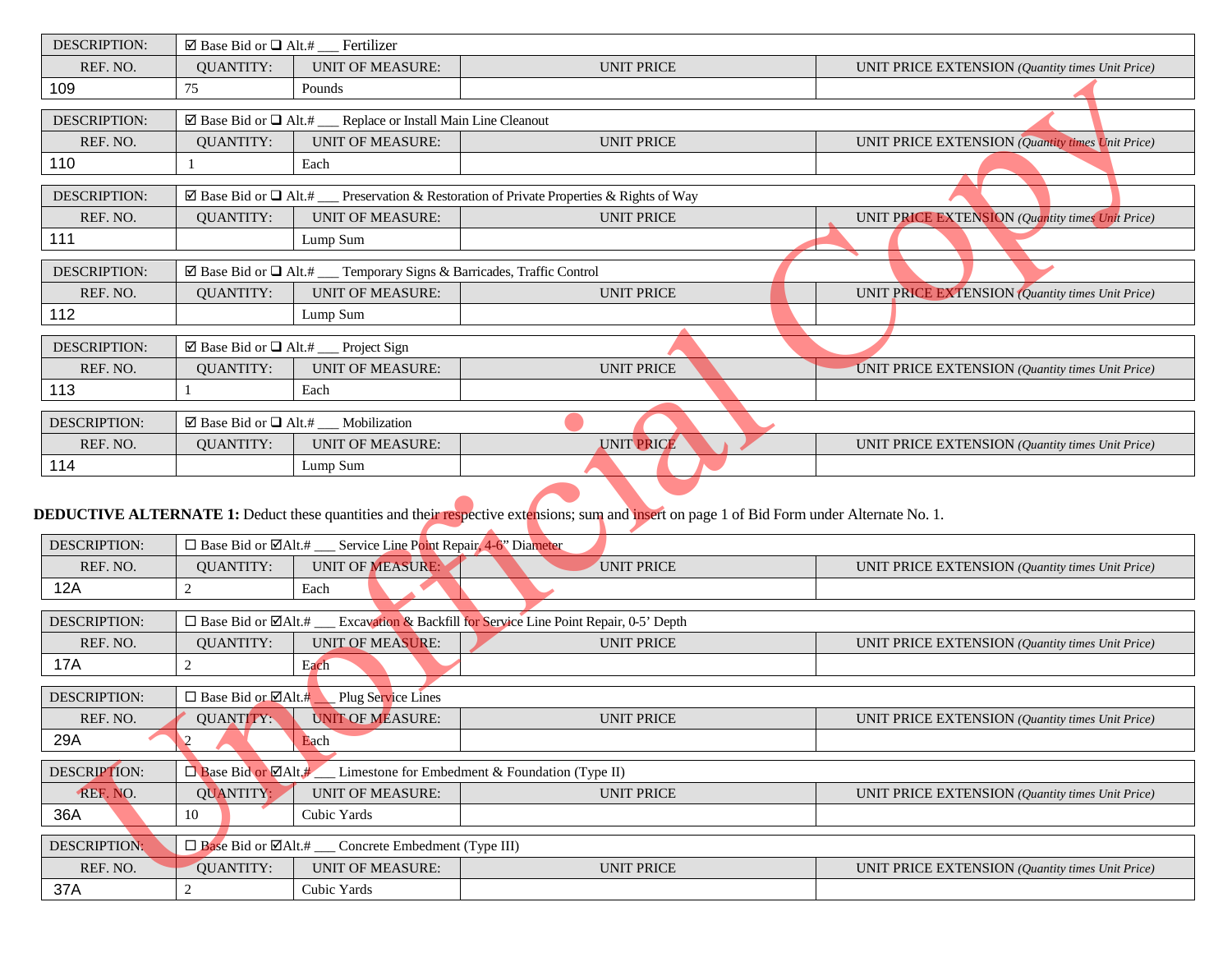| <b>DESCRIPTION:</b>                                           |                                                                                               | □ Base Bid or ØAlt.# __ Remove & Replace Concrete Street Pavement    |                                                                                               |                                                         |  |  |  |
|---------------------------------------------------------------|-----------------------------------------------------------------------------------------------|----------------------------------------------------------------------|-----------------------------------------------------------------------------------------------|---------------------------------------------------------|--|--|--|
| REF. NO.                                                      | <b>QUANTITY:</b>                                                                              | <b>UNIT OF MEASURE:</b>                                              | <b>UNIT PRICE</b>                                                                             | UNIT PRICE EXTENSION (Quantity times Unit Price)        |  |  |  |
| 39A                                                           | 20                                                                                            | Square Yards                                                         |                                                                                               |                                                         |  |  |  |
| DESCRIPTION:                                                  | □ Base Bid or $\Box$ Alt.# ___ Additional Lining Thickness for 8" Rehabilitation (CIPP)       |                                                                      |                                                                                               |                                                         |  |  |  |
| REF. NO.                                                      | <b>QUANTITY:</b>                                                                              | <b>UNIT OF MEASURE:</b>                                              | <b>UNIT PRICE</b>                                                                             | <b>UNIT PRICE EXTENSION</b> (Quantity times Unit Price) |  |  |  |
| 68A                                                           | $10\,$                                                                                        | Linear Feet                                                          |                                                                                               |                                                         |  |  |  |
| DESCRIPTION:                                                  |                                                                                               |                                                                      | $\Box$ Base Bid or $\Box$ Alt.# ___ Additional Lining Thickness for 10" Rehabilitation (CIPP) |                                                         |  |  |  |
| REF. NO.                                                      | <b>QUANTITY:</b>                                                                              | <b>UNIT OF MEASURE:</b>                                              | <b>UNIT PRICE</b>                                                                             | UNIT PRICE EXTENSION (Quantity times Unit Price)        |  |  |  |
| 69A                                                           | 10                                                                                            | Linear Feet                                                          |                                                                                               |                                                         |  |  |  |
| DESCRIPTION:                                                  |                                                                                               |                                                                      | $\Box$ Base Bid or $\Box$ Alt.# ___ Additional Lining Thickness for 12" Rehabilitation (CIPP) |                                                         |  |  |  |
| REF. NO.                                                      | <b>QUANTITY:</b>                                                                              | <b>UNIT OF MEASURE:</b>                                              | <b>UNIT PRICE</b>                                                                             | UNIT PRICE EXTENSION (Quantity times Unit Price)        |  |  |  |
| 70A                                                           | 10                                                                                            | Linear Feet                                                          |                                                                                               |                                                         |  |  |  |
| <b>DESCRIPTION:</b>                                           | $\Box$ Base Bid or $\Box$ Alt.# ___ Additional Lining Thickness for 15" Rehabilitation (CIPP) |                                                                      |                                                                                               |                                                         |  |  |  |
| REF. NO.                                                      | <b>QUANTITY:</b>                                                                              | <b>UNIT OF MEASURE:</b>                                              | <b>UNIT PRICE</b>                                                                             | UNIT PRICE EXTENSION (Quantity times Unit Price)        |  |  |  |
| 71A                                                           | 10                                                                                            | <b>Linear Feet</b>                                                   |                                                                                               |                                                         |  |  |  |
| DESCRIPTION:                                                  |                                                                                               | □ Base Bid or ØAlt.# __ Clean Sewer Pipe, 6-10" Diameter             |                                                                                               |                                                         |  |  |  |
| REF. NO.                                                      | <b>QUANTITY:</b>                                                                              | <b>UNIT OF MEASURE:</b>                                              | <b>UNIT PRICE</b>                                                                             | UNIT PRICE EXTENSION (Quantity times Unit Price)        |  |  |  |
| 74A                                                           | 2,000                                                                                         | Linear Feet                                                          |                                                                                               |                                                         |  |  |  |
| <b>DESCRIPTION:</b>                                           |                                                                                               | □ Base Bid or $\boxtimes$ Alt.# __ Clean Sewer Pipe, 12-18" Diameter |                                                                                               |                                                         |  |  |  |
| REF. NO.                                                      | <b>QUANTITY:</b>                                                                              | <b>UNIT OF MEASURE:</b>                                              | <b>UNIT PRICE</b>                                                                             | UNIT PRICE EXTENSION (Quantity times Unit Price)        |  |  |  |
| 75A                                                           | 250                                                                                           | Linear Feet                                                          |                                                                                               |                                                         |  |  |  |
| <b>DESCRIPTION:</b>                                           |                                                                                               | □ Base Bid or ØAlt.# __ T.V. Inspection of Sewer Lines               |                                                                                               |                                                         |  |  |  |
| REF. NO.                                                      | <b>QUANTITY:</b>                                                                              | <b>UNIT OF MEASURE:</b>                                              | <b>UNIT PRICE</b>                                                                             | UNIT PRICE EXTENSION (Quantity times Unit Price)        |  |  |  |
| 78A                                                           | 2,250                                                                                         | <b>Linear Feet</b>                                                   |                                                                                               |                                                         |  |  |  |
| <b>DESCRIPTION:</b><br>□ Base Bid or ØAlt.# ___ Smoke Testing |                                                                                               |                                                                      |                                                                                               |                                                         |  |  |  |
| REF. NO.                                                      | <b>QUANTITY:</b>                                                                              | <b>UNIT OF MEASURE:</b>                                              | <b>UNIT PRICE</b>                                                                             | UNIT PRICE EXTENSION (Quantity times Unit Price)        |  |  |  |
| 82A                                                           | 10,000                                                                                        | Linear Feet                                                          |                                                                                               |                                                         |  |  |  |
| <b>DESCRIPTION:</b>                                           |                                                                                               | □ Base Bid or <b>MAlt.#</b> Grout Pumping                            |                                                                                               |                                                         |  |  |  |
| REF. NO.                                                      | <b>QUANTITY:</b>                                                                              | <b>UNIT OF MEASURE:</b>                                              | <b>UNIT PRICE</b>                                                                             | UNIT PRICE EXTENSION (Quantity times Unit Price)        |  |  |  |
| 90A                                                           | 10                                                                                            | <b>Cubic Feet</b>                                                    |                                                                                               |                                                         |  |  |  |
| <b>DESCRIPTION:</b>                                           |                                                                                               | $\Box$ Base Bid or $\Box$ Alt.# Timber Hold-Downs                    |                                                                                               |                                                         |  |  |  |
| REF. NO.                                                      | <b>QUANTITY:</b>                                                                              | <b>UNIT OF MEASURE:</b>                                              | <b>UNIT PRICE</b>                                                                             | UNIT PRICE EXTENSION (Quantity times Unit Price)        |  |  |  |
| 96A                                                           |                                                                                               | Each                                                                 |                                                                                               |                                                         |  |  |  |
|                                                               |                                                                                               |                                                                      |                                                                                               |                                                         |  |  |  |
|                                                               |                                                                                               |                                                                      |                                                                                               |                                                         |  |  |  |